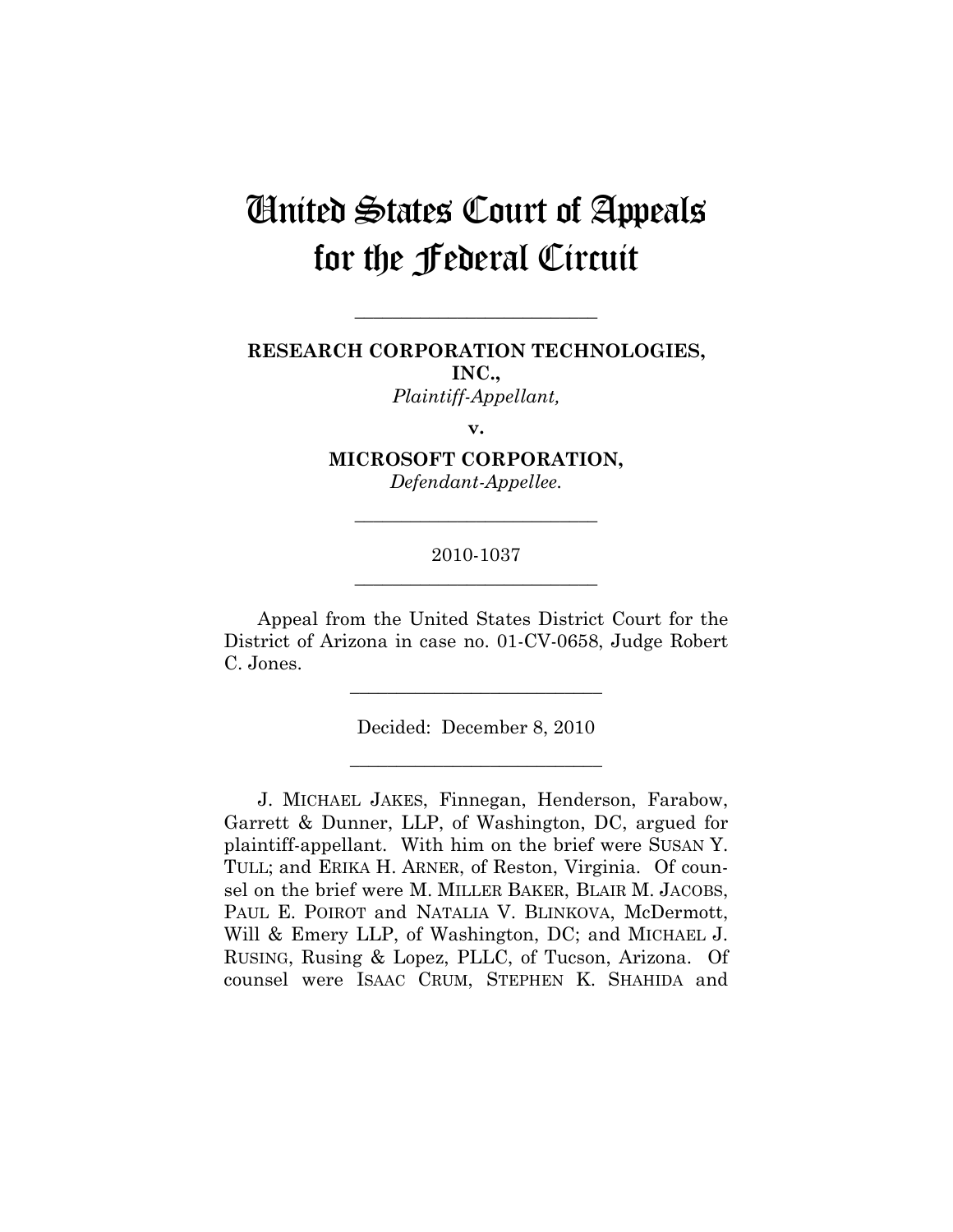BUREDEN J. WARREN, McDermott, Will & Emery LLP, of Washington, DC.

JOHN D. VANDENBERG, Klarquist Sparkman, LLP, of Portland, Oregon argued for defendant-appellee. With him on the brief were STEPHEN J. JONCUS, TODD M. SIEGEL, KRISTIN L. CLEVELAND and SALUMEH R. LOESCH. Of counsel on the brief were STEPHEN P. MCGRATH, Microsoft Corporation, of Redmond, Washington; and JEFFREY WILLIS, Snell & Wilmer, L.L.P., of Tucson, Arizona.

Before RADER, *Chief Judge*, NEWMAN and PLAGER, *Circuit Judges*.

**\_\_\_\_\_\_\_\_\_\_\_\_\_\_\_\_\_\_\_\_\_\_\_\_\_\_** 

### RADER, *Chief Judge*.

Research Corporation Technologies, Inc. ("RCT") initiated this action against Microsoft Corporation ("Microsoft"), alleging infringement of six related patents: U.S. Patent Nos. 5,111,310 ("310 patent"); 5,341,228 ("228 patent"); 5,477,305 ("305 patent"); 5,543,941 ("941 patent"); 5,708,518 ("518 patent"); and 5,726,772 ("772 patent"). The United States District Court for the District of Arizona held that certain claims of the '310 and '228 patents were invalid under 35 U.S.C. § 101. The district court further held that certain claims of the '772 and '305 patents were not entitled to claim the benefit of earlier filed applications that led to the '310 and '228 patents.

Because the '310 and '228 patents claim patenteligible subject matter, this court reverses the district court on that point. This court also finds that claim 29 of the '305 patent deserves the earlier filing date and thus reverses the district court's effective date ruling and remands. At the same time, this court affirms the district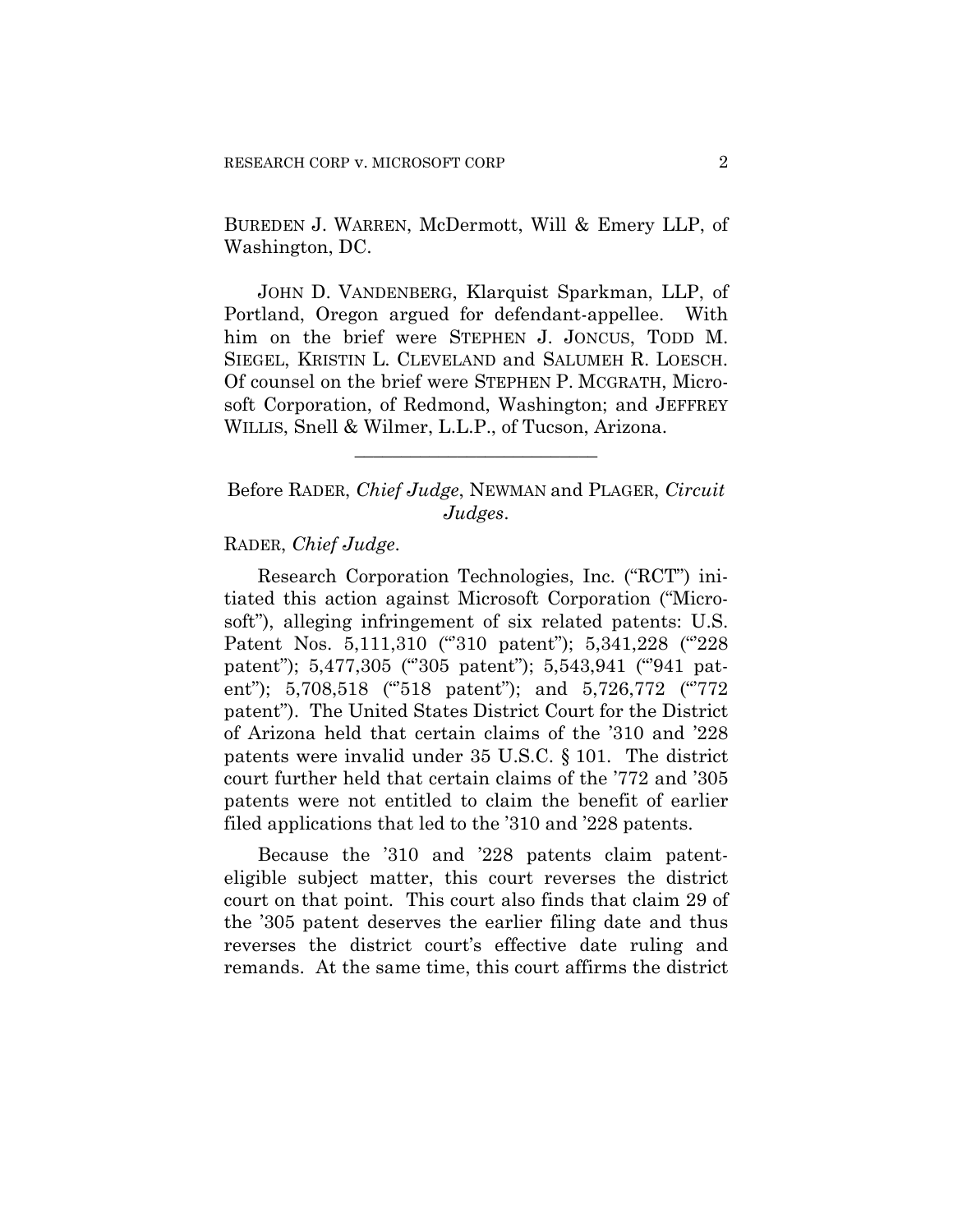court's decision that claims 4 and 63 of the '772 patent are not entitled to the earlier effective filing date.

I

RCT's six patents relate to digital image halftoning. Digital images are, in fact, thousands of pixels arranged in arrays of rows and columns. Each pixel in a black-andwhite image contains information about the gray level of the image at that particular position. A black-and-white image can have 256 shades of gray. A gray level 1 represents black and a gray level 256 represents white, with intervening numbers representing various shades of gray. For color images, a computer creates separate colorspecific arrays of pixels, one array for each primary color. A color-specific array has pixels containing information about the shade level of that color at that particular position.

Digital images often show shades of gray and even a spectrum of colors. Nonetheless, computer displays and printers can only use a limited number of primary colors to display these digital images. Halftoning bridges this gap by simulating a continuous tone image through the use of dots. Halftoning techniques allow computers to present many shades and color tones with a limited number of pixel colors. These techniques place the dots of primary colors in a formation that gives the viewer the illusion of many more shades of gray or varying colors. Black-and-white printers use only black dots to give the illusion of shades of gray. Color printers typically use four primary colors—cyan, magenta, yellow, and black to give the illusion of a spectrum of colors. Color displays often use three primary colors—red, green, and blue—to achieve the same effect. Digital halftoning technology thus allows computer displays and printers to render an approximation of an image by using fewer colors or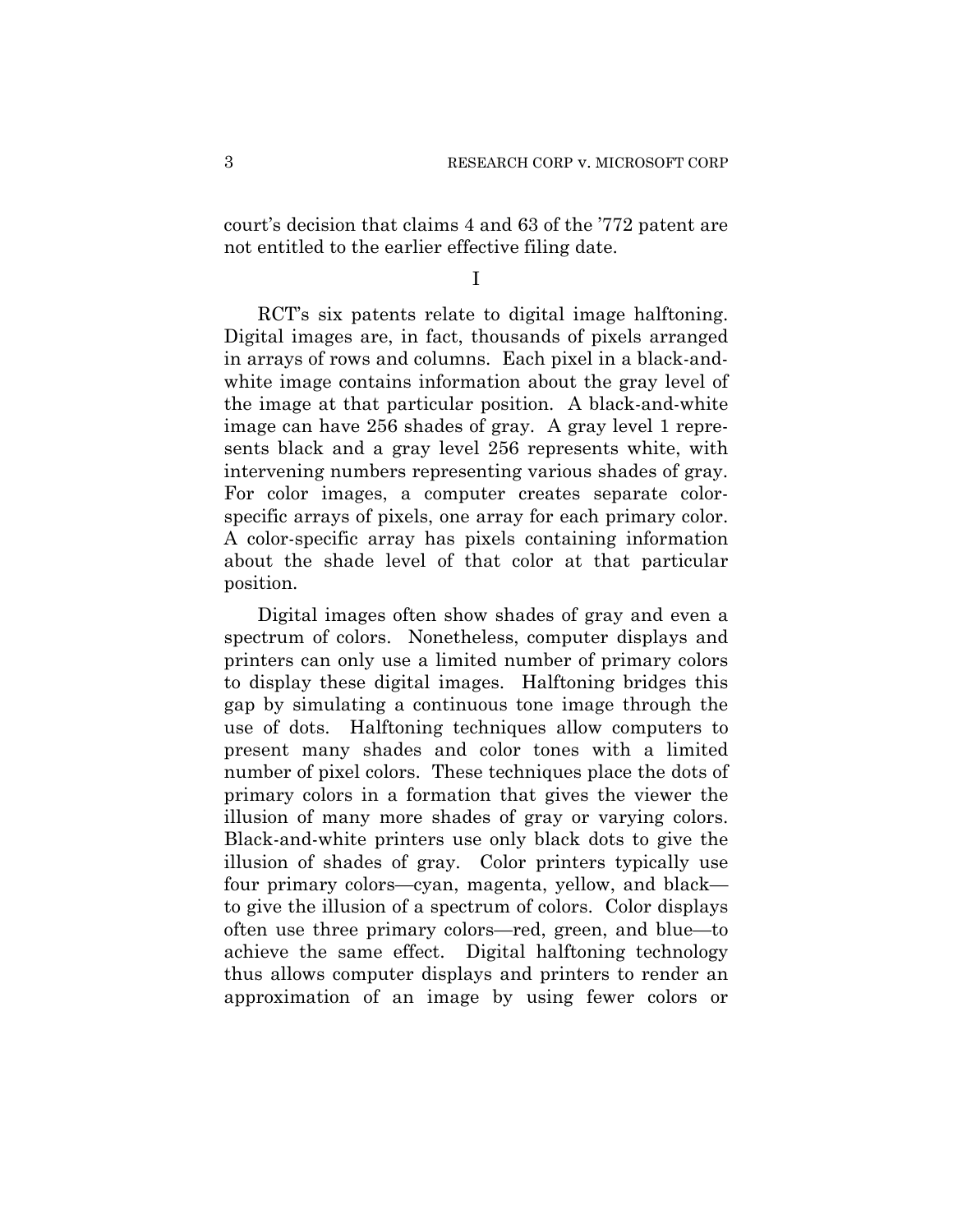shades of gray than the original image. For the most part, this opinion discusses halftoning technology with reference primarily to a black-and-white image with varying shades of gray, rather than a color image. The principles, however, are the same.

One method of generating a digital halftoned image is called "thresholding." The thresholding technique uses a two-dimensional array called a "mask" that is populated with predetermined threshold numbers, which are typically between 1 and 256. The thresholds do not relate at all to the image to be halftoned. The thresholding technique compares the gray level at each pixel of the image against the threshold that corresponds to the pixel's position. If the gray level exceeds the corresponding threshold, the pixel is turned on, *i.e.*, the computer places a "1" in the appropriate memory space. The resulting halftone image is a two-dimensional array of zeros and ones.

This imaging field uses various ways to measure the quality of a halftoning process. One method examines the "dot profiles" produced by the halftoning process. A dot profile is a halftone image that would be produced if the original image were a single shade of gray, (*i.e.*, all of the pixels have the same gray level). A dot profile is essentially a pattern of black dots on a white piece of paper. A dot profile for an original image with a high gray level would have more ones and thus more black dots than a dot profile for an image with a low gray level. Closely spaced dots are said to occur at a high frequency, and those far apart are said to occur at a low frequency. Because the human visual system is more sensitive to low frequencies than to high frequencies, viewers consider dot profiles with few low-frequency dots visually pleasing.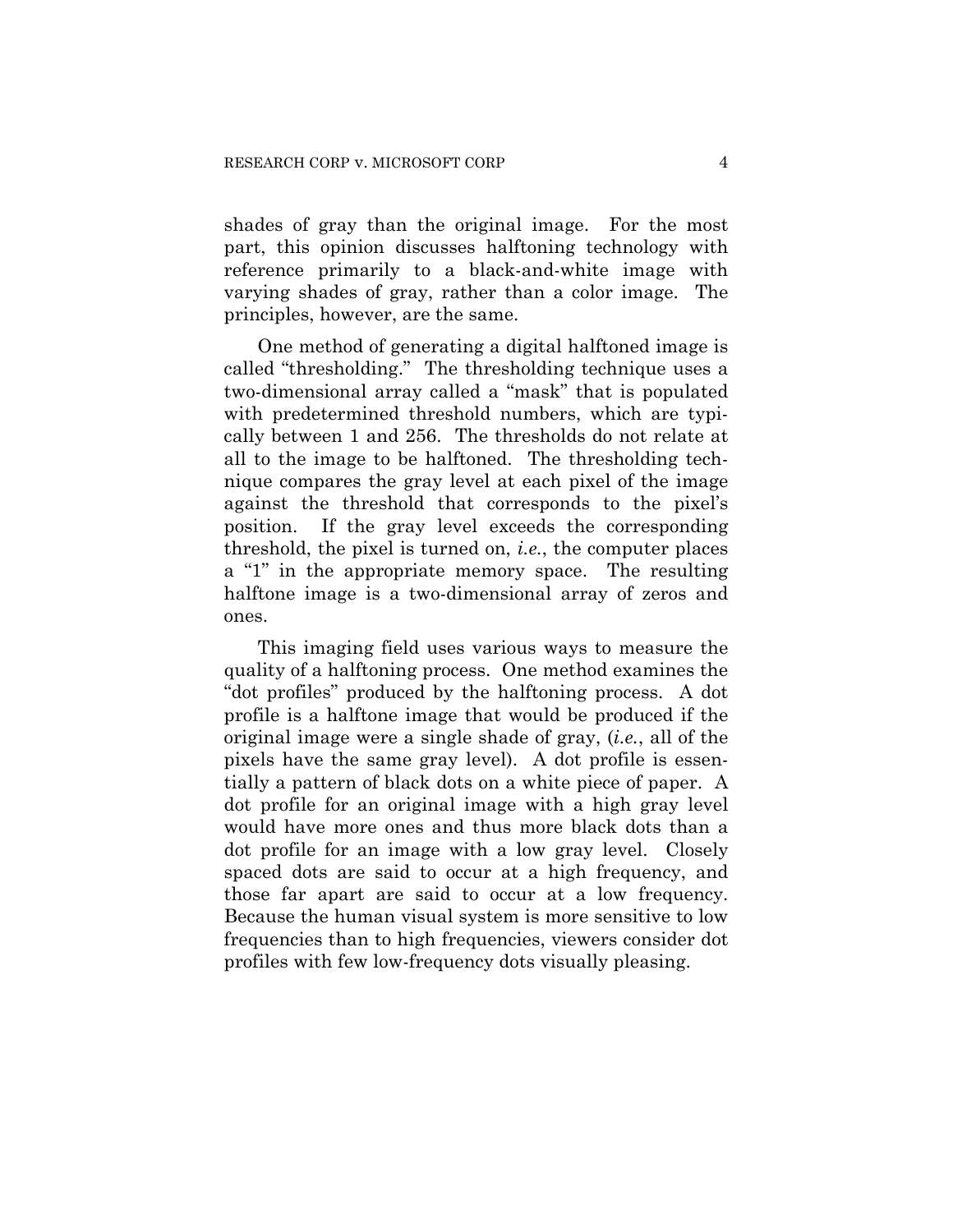Another way to observe the quality of a halftone is to use a power spectrum associated with each dot profile obtained from the halftoning process. A power spectrum is a graph showing the relative frequency of dots in the dot profile at a particular gray level. The shape of the power spectrum characterizes the type of "noise" that the dot profiles exhibit. For example, a dot profile with a "white noise" exhibits a power spectrum where the frequencies are approximately equal across the graph. In contrast, a dot profile with a "blue noise" exhibits a power spectrum with primarily high frequency components and negligible low frequency components.

Figure 1 of the '310 patent shows an ideal blue noise power spectrum, which is unattainable in the real world.



'310 patent fig.1. The horizontal axis represents the radial frequency, which is the reciprocal of the average spacing between the dots in the dot profile. A blue noise power spectrum has negligible frequency components below the principal frequency and high frequency components above the principal frequency. The principal fre-

quency, fg, varies from one gray level *g* to another: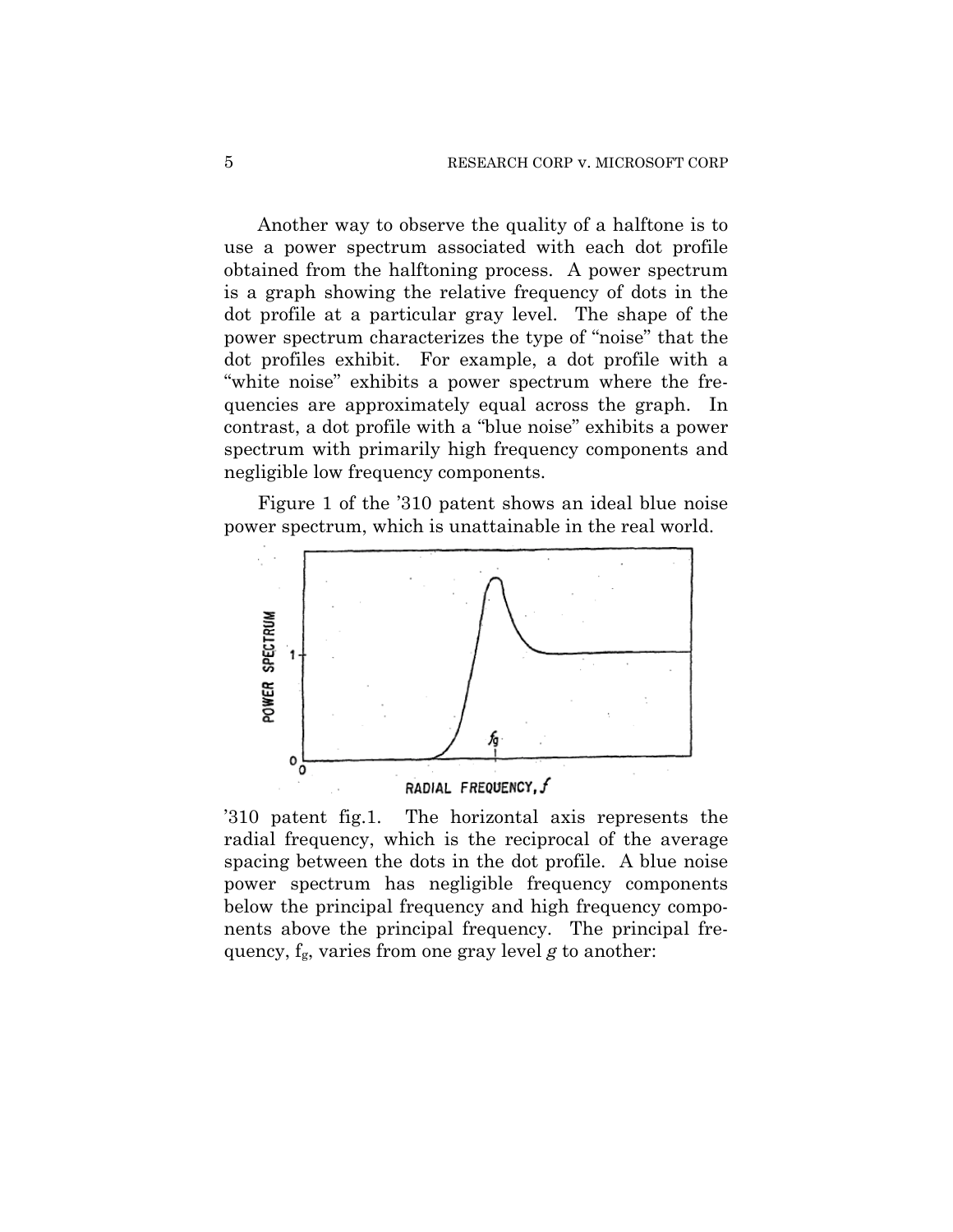$$
f_g = \begin{cases} \sqrt{g} / R & \text{for } g \leq \frac{1}{2} \\ \sqrt{1 - g} / R & \text{for } g > \frac{1}{2} \end{cases}
$$

*Id.* col.6 ll.25-38. In this equation, *R* is the distance between addressable dots on the display and the gray level *g* is normalized from zero to one. The principal frequency assumes its highest value for 50% gray level because at this level there are equal numbers of black and white dots. Each dot profile exhibits a power spectrum with a different radial frequency because as the gray level increases, so does the number of dots in the dot profile.

Drs. Kevin J. Parker and Theophano Mitsa, the named inventors of the six RCT patents, conceived of an improved blue noise mask. The inventors' halftoning technique used a blue noise mask, which was stored in a computer's memory, to carry out a pixel-by-pixel comparison of the mask to the digital image. Their halftoning technique compares the gray level of each pixel in a digital image to the corresponding threshold number in the blue noise mask to produce a halftone image.

The claimed blue noise mask has unique first and second order properties. When thresholded at A% of the maximum level, exactly A out of every 100 pixels will be greater than the threshold value. For example, when the blue noise mask is thresholded at 50% of the maximum level, exactly half of the pixels will be turned on. addition, the dots are distributed so that they form a blue noise pattern, which means that "the resulting dot profile is a locally aperiodic and isotropic binary pattern with small low-frequency components." *Id.* col.5 ll.60-63. The blue noise mask also has wraparound properties such that a smaller blue noise mask can be used to halftone a larger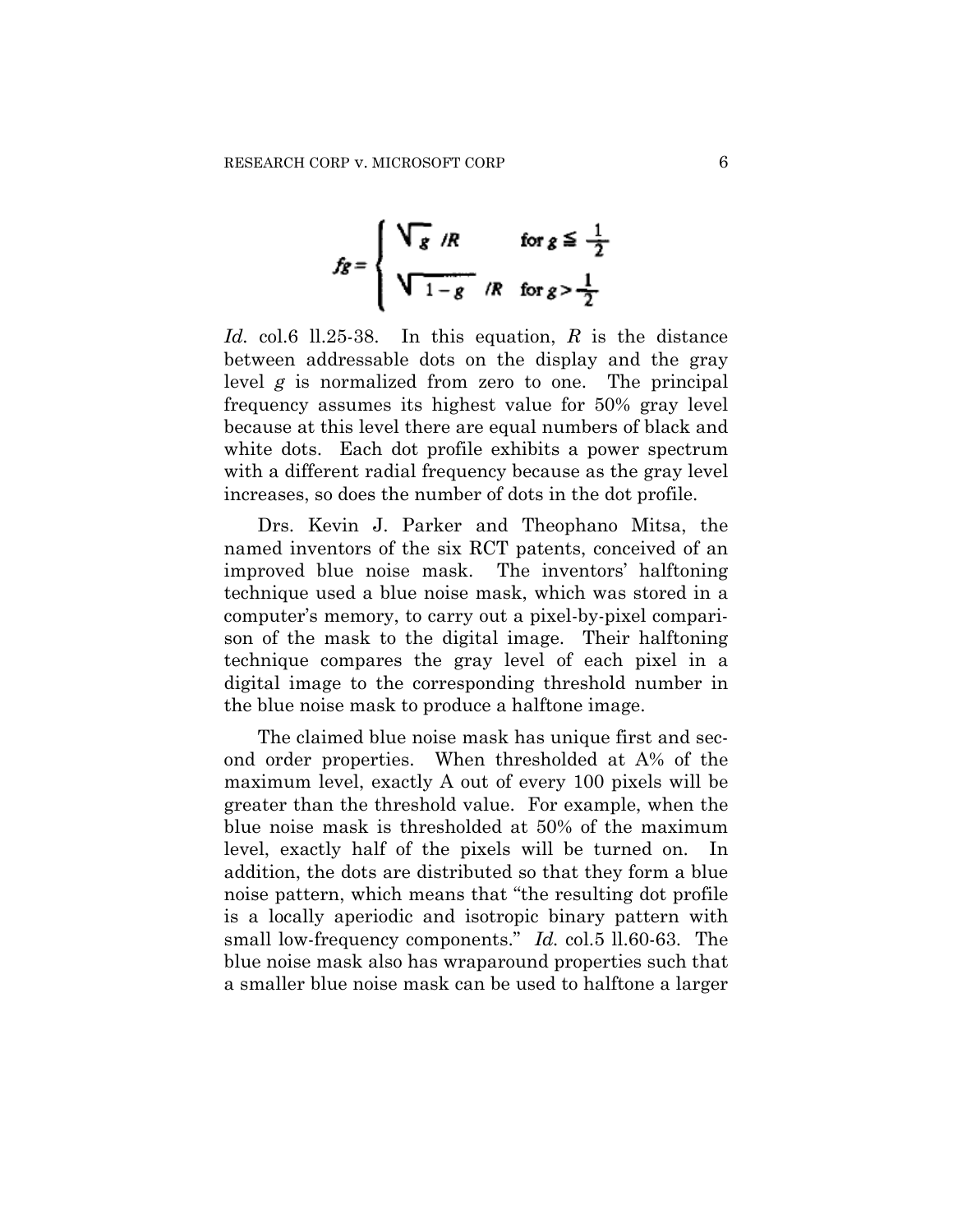image by tiling the mask over an appropriate number of periods.

In constructing the claimed blue noise mask, one of skill in this art would first create a dot profile that corresponds to the 50% gray level. Next, the skilled artisan would sequentially construct the dot profiles for other gray levels. The dot profile for the next gray level  $g + \Delta g$ is built from the dot profile for the gray level *g* by converting a given number of pixels. If the next gray level is higher, a certain number of zeros are converted into ones; if the next gray level is lower, a certain number of ones are converted into zeros. The pixel that was turned on for a gray level *g* remains turned on for all dot profiles with a gray level *g* or higher. As these pixels change value from one sequential profile to the next, the mask keeps track of those changes. The pixel-value conversion that occurs at every pixel location is encoded in a cumulative array. When all dot profiles are built, the cumulative array becomes the blue noise mask. Compared to prior art blue noise masks, Drs. Parker and Mitsa's inventive mask produces higher quality halftone images while using less processor power and memory space.

RCT alleges that Microsoft infringes all six patents. The following claims are at issue on appeal: claims 1 and 2 of the '310 patent; claim 11 of the '228 patent; claims 4 and 63 of the '772 patent; and claim 29 of the '305 patent.

The '310 patent issued on May 5, 1992, based on a December 4, 1990 application ("the 1990 Application"). Asserted claims 1 and 2 recite:

1. A method for the halftoning of gray scale images by utilizing a pixel-by-pixel comparison of the image against a blue noise mask in which the blue noise mask is comprised of a random nondeterministic, non-white noise single valued func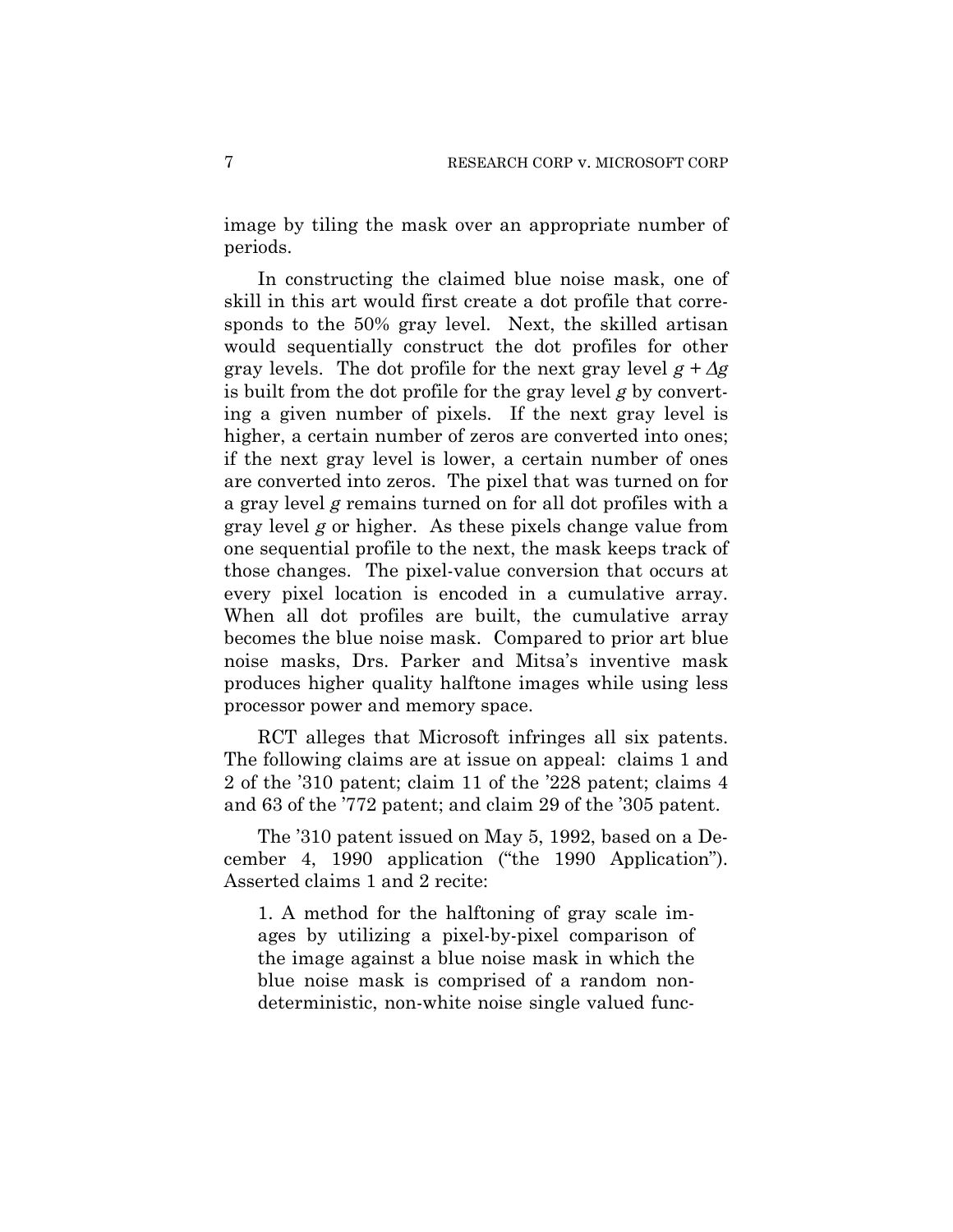tion which is designed to produce visually pleasing dot profiles when thresholded at any level of said gray scale images.

#### '310 patent col.10 ll.23-30.

2. The method of claim 1, wherein said blue noise mask is used to halftone a color image.

#### *Id.* col.10 ll.31-32.

The '228 patent issued on August 23, 1994, based on a December 3, 1991 Application ("the 1991 Application"). The '228 patent is a continuation-in-part of the '310 patent. Claim 11 recites:

11. A method for the halftoning of color images, comprising the steps of utilizing, in turn, a pixelby-pixel comparison of each of a plurality of color planes of said color image against a blue noise mask in which the blue noise mask is comprised of a random non-deterministic, non-white noise single valued function which is designed to provide visually pleasing dot profiles when thresholded at any level of said color images, wherein a plurality of blue noise masks are separately utilized to perform said pixel-by-pixel comparison and in which at least one of said blue noise masks is independent and uncorrelated with the other blue noise masks.

'228 patent col.20 ll.3-14.

The remaining four patents—the '305, '941, '518, and '772 patents—claim the benefit under 35 U.S.C. § 120 of the effective filing dates of the 1990 and 1991 Applications. The '941 patent is a continuation of the '228 patent; the '305 and '518 patents are continuations of the '941 patent; and the '772 patent is a continuation of the '305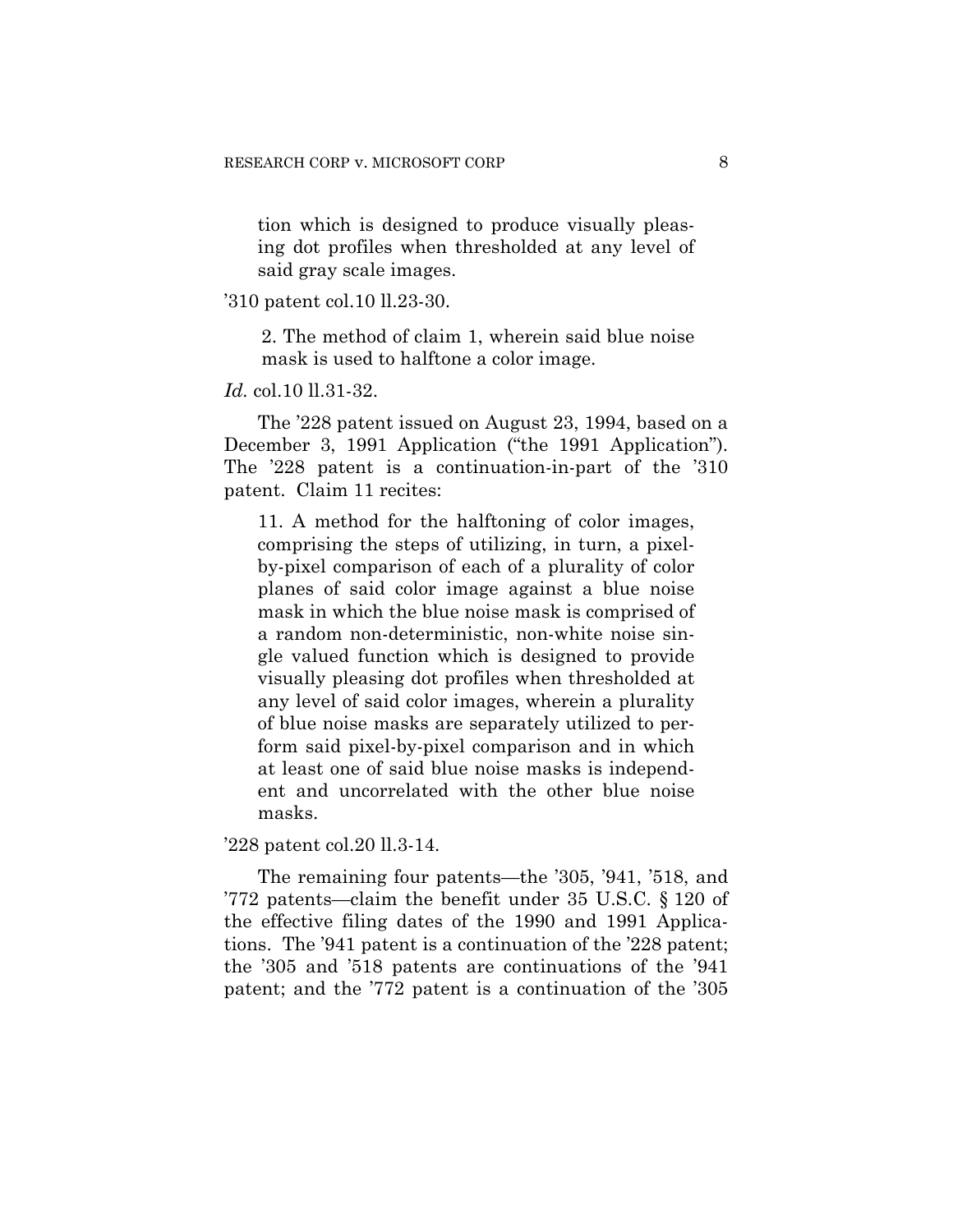patent. These five patents share the same specification. The asserted claims 4 and 63 of the '772 patent depend from independent claims 1 and 57, respectively.

1. [not asserted] A machine comprising a computer readable storage device which stores a dither matrix for use in halftoning image information and a comparator responsive to said computer readable storage device, said dither matrix comprising at least one array, said at least one array, when thresholded at a number of levels produces a number of dot profiles, a plurality of said number of dot profiles each having a power spectrum substantially characteristic of a blue noise power spectrum for the level at which such dot profile is produced.

'772 patent col.16 ll.52-61.

4. The machine of claim 1, wherein substantially all of said number of *dot profiles have a power spectrum substantially characteristic of a blue noise power spectrum* for the level at which such dot profile is produced.

*Id.* col.17 ll.1-4 (emphasis added).

57. [not asserted] A computer readable memory device comprising a thresholdable halftoning mask, said halftoning mask designed to produce a plurality of visually pleasing dot profiles when thresholded at a number of levels and a comparator responsive to said computer readable memory device.

*Id.* col.19 ll.38-43.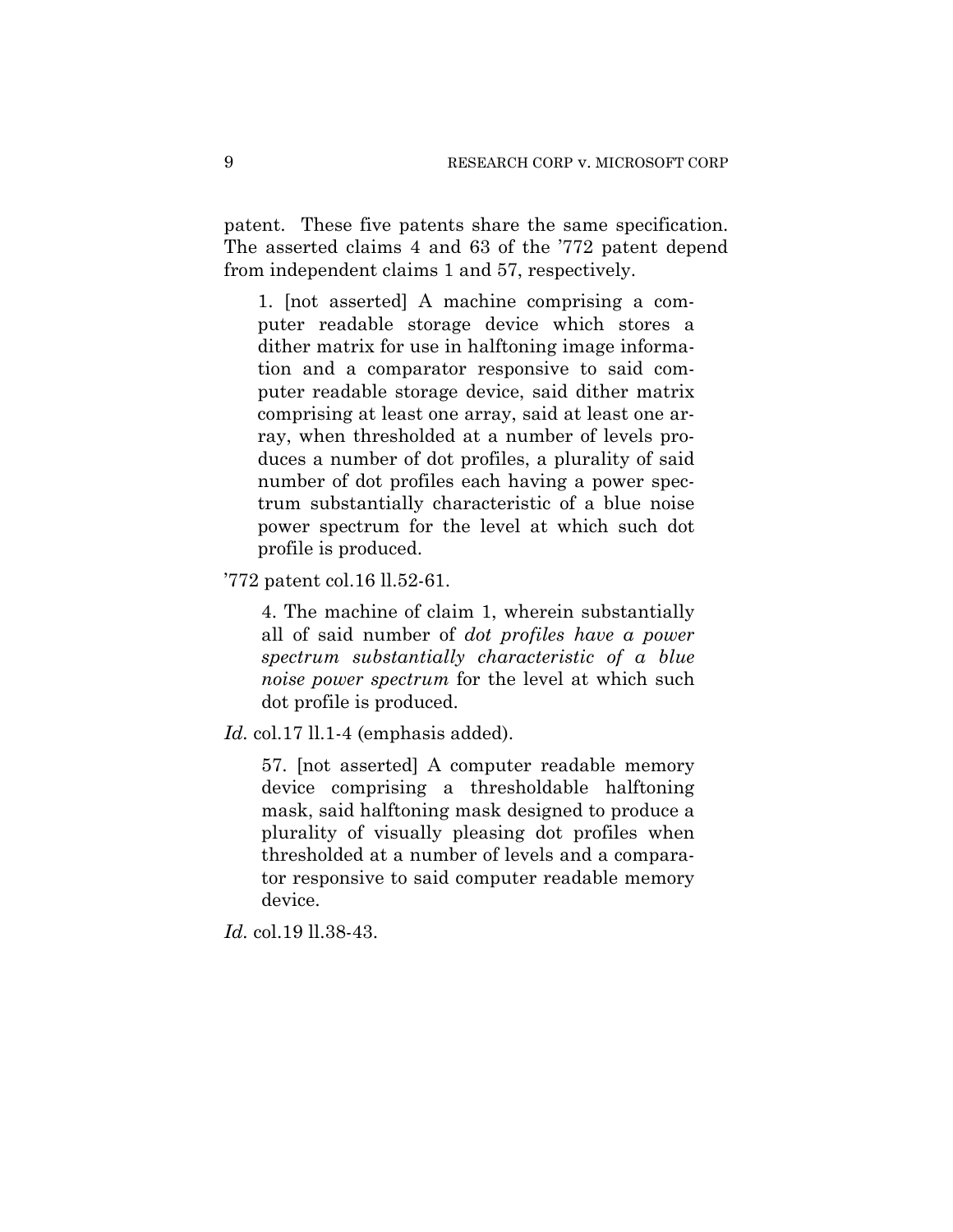63. The computer readable memory device of claim 57, wherein said *halftoning mask is designed to produce substantially all visually pleasing dot profiles* when thresholded at a number of levels.

*Id.* col.19 ll.58-61 (emphasis added).

Claim 29 of the '305 patent recites:

29. Apparatus for the halftoning of color images comprising a comparator for comparing, on a pixel-by-pixel basis, a plurality of color planes of said color image against *a blue noise mask* in which the blue noise mask is comprised of a random non-deterministric, non-white noise single valued function which is designed to provide visually pleasing dot profiles when thresholded at any level of said color images, wherein an output of said comparator is used to produce a halftoned image.

'305 patent col.19 ll.48-56 (emphasis added).

#### II

On December 21, 2001, RCT filed suit against Microsoft alleging that Microsoft's operating systems, office suites, and other applications infringe RCT's patents. This court has heard an earlier appeal in this case and reversed the district court's finding of inequitable conduct. *Research Corp. Techs., Inc. v. Microsoft Corp.,* 536 F.3d 1247, 1254 (Fed. Cir. 2008). This court vacated the district court's grant of Microsoft's motion for summary judgment of invalidity and non-infringement. *Id.* Finally, this court remanded with instructions to reassign the case to a new judge. *Id.* at 1255.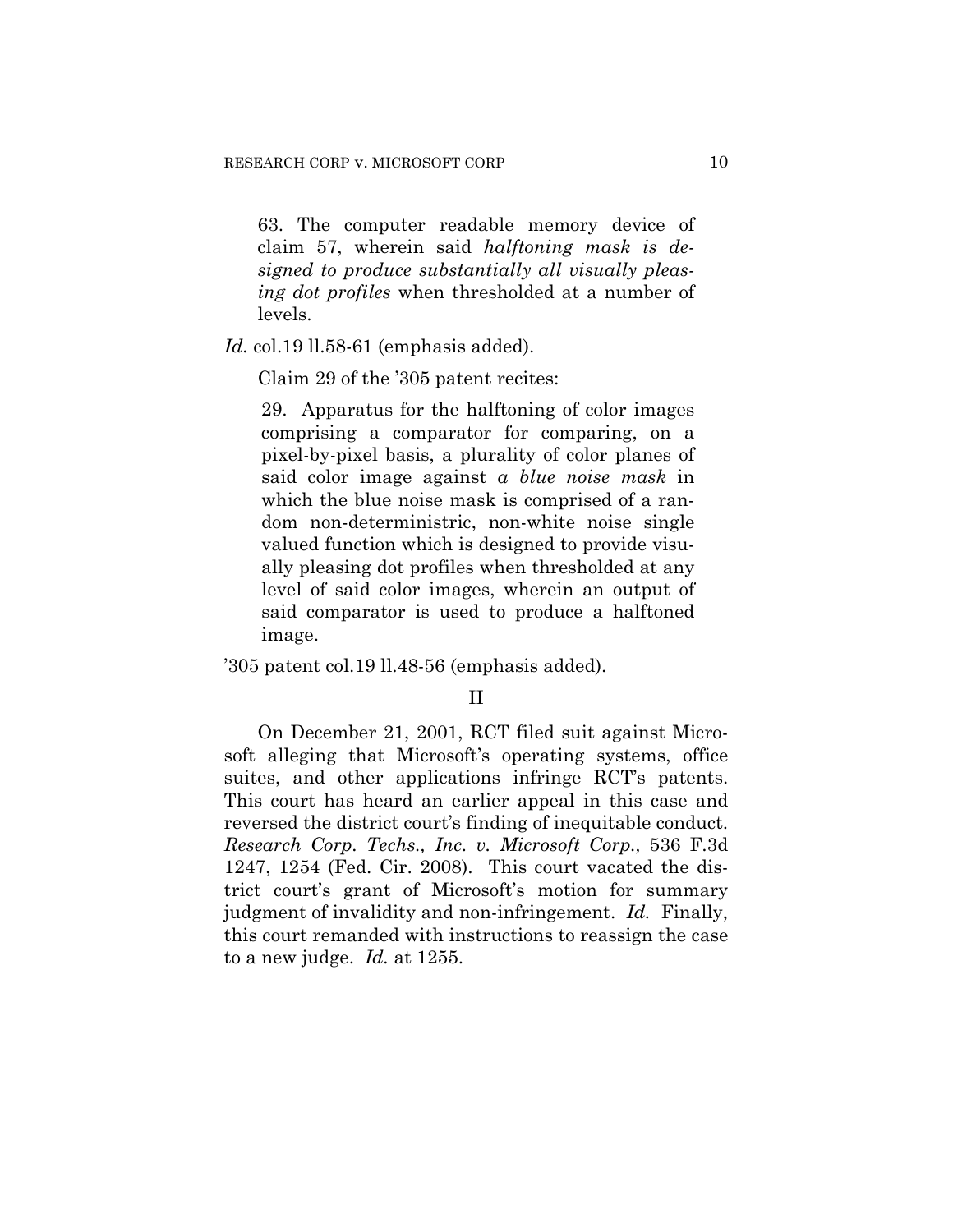On remand, the district court held on summary judgment that the asserted claims of the '310 and the '228 patents were invalid under 35 U.S.C. § 101. The district court also held on summary judgment that the asserted claims of the '772 patent were not entitled to claim priority to the 1990 and 1991 Applications. The district court found that the invention disclosed in the 1990 and 1991 Applications were limited to a blue noise mask and thus did not provide written description support for the asserted claims of the '772 patent, which claimed more than the disclosed blue noise mask. *Id.*

After the district court's effective date ruling for the '772 patent, RCT and Microsoft stipulated that no accused Microsoft product infringes a valid, asserted claim of the '305, '941, '518, and '772 patents that does not recite a "blue noise mask." Among those later-filed claims, only claim 29 of the '305 patent, which expressly claims a "blue noise mask," remained for trial. On the eve of trial, the district court ruled from the bench that claim 29 of the '305 patent was not entitled to claim the benefit of an earlier filing date. The parties stipulated to invalidity of claim 29. On the same day, the parties filed a written stipulation dismissing the suit on the merits pursuant to the Federal Rules of Civil Procedure Rule 41(a)(1)(A)(ii). The district court granted the stipulation on September 3, 2009.

RCT appeals the district court's section 101 ruling and the effective filing date rulings. This court has jurisdiction under 28 U.S.C. § 1295(a)(1).

#### III

This court reviews a grant of summary judgment without deference. *Liebel-Flarsheim Co. v. Medrad, Inc.*, 481 F.3d 1371, 1377 (Fed. Cir. 2007). This court also reviews questions about patent-eligible subject matter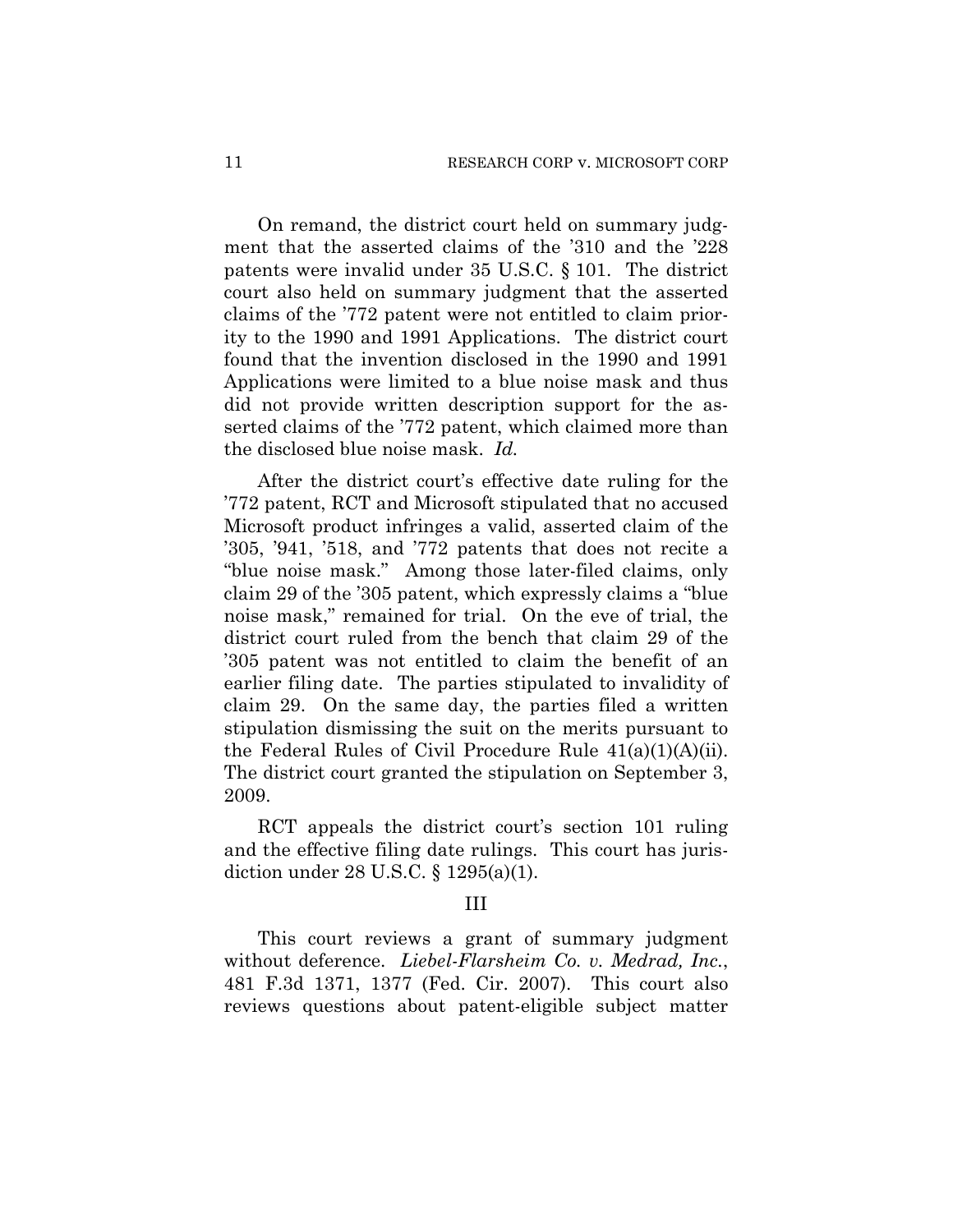under 35 U.S.C. § 101 without deference. *In re Ferguson*, 558 F.3d 1359, 1363 (Fed. Cir. 2009). This court also reviews without deference whether a patent is entitled to an earlier priority date. *Go Med. Indus. Pty, Ltd. v. Inmed Corp.*, 471 F.3d 1264, 1270 (Fed. Cir. 2006).

#### IV

The Patent Act of 1952 sets forth the categories of subject matter eligible for patent protection:

Whoever invents or discovers any new and useful process, machine, manufacture, or composition of matter, or any new and useful improvement thereof, may obtain a patent therefore, subject to the conditions and requirements of this title.

35 U.S.C. § 101. Section 101 emphasizes that "any" subject matter in the four independent categories and "any" improvement in that subject matter qualify for protection. The Supreme Court recently reemphasized the significance of these broad statutory categories with the broadening double "any" exhortation as well. *Bilski v. Kappos*, 130 S. Ct. 3218, 3225 (2010). In that recent case, the Supreme Court also focused on the Patent Act's definition for "process," the statutory category at issue in this case:

The term "process" means process, art, or method, and includes a new use of a known process, machine, manufacture, composition of matter, or material.

35 U.S.C. § 100(b); *Bilski*, 130 S. Ct. at 3225*.*

In its *Bilski* decision, the Supreme Court invoked again some of its earlier cases that have relevance to this case as well. For instance, the *Bilski* court relied on *Diamond v. Diehr*, 450 U.S. 175 (1981), and *Diamond v.*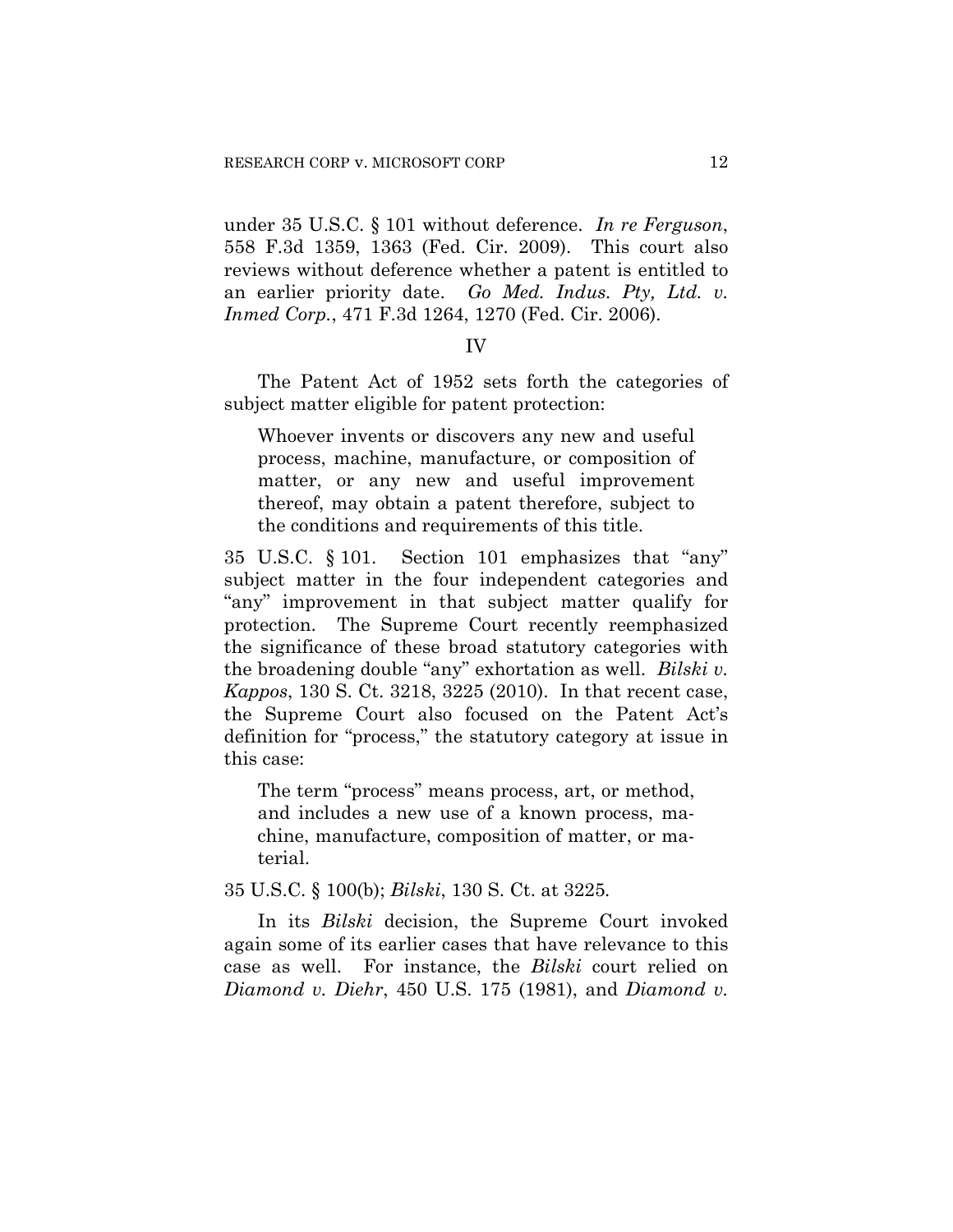*Chakrabarty*, 447 U.S. 303 (1980). *Bilski*, 130 S. Ct. at 3225. *Chakrabarty* recited that "Congress plainly contemplated that the patent laws would be given wide scope." 447 U.S. at 308. Therefore, the Supreme Court has "more than once cautioned that courts 'should not read into the patent laws limitations and conditions which the legislature has not expressed.'" *Diehr*, 450 U.S. at 182 (quoting *Chakrabarty*, 447 U.S. at 308). The Supreme Court has articulated only three exceptions to the Patent Act's broad patent-eligibility principles: "laws of nature, physical phenomena, and abstract ideas." *Chakrabarty*, 447 U.S. at 309. The Supreme Court reasoned that laws of nature and natural phenomena fall outside the statutory categories because those categories embrace "the basic tools of scientific and technological work." *Gottschalk v. Benson*, 409 U.S. 63, 67 (1972). Abstractness, also a disclosure problem addressed in the Patent Act in section 112, also places subject matter outside the statutory categories.

The section 101 patent-eligibility inquiry is only a threshold test. *See Bilski*, 130 S. Ct. at 3225. Moreover, the statutory provision that approves the broad categories of subject matter, section 101, itself directs primary attention to "the conditions and requirements of [Title 35]." 35 U.S.C. § 101*.* Indeed, the Supreme Court recently emphasized this statutory framework and faulted this court's "machine or transformation" test for eligibility as nonstatutory. *Bilski*, 130 S. Ct. at 3227. In refocusing the eligibility inquiry on the statute, the Supreme Court advised that section 101 eligibility should not become a substitute for a patentability analysis related to prior art, adequate disclosure, or the other conditions and requirements of Title 35. In other words, section 101 does not permit a court to reject subject matter categorically because it finds that a claim is not worthy of a patent.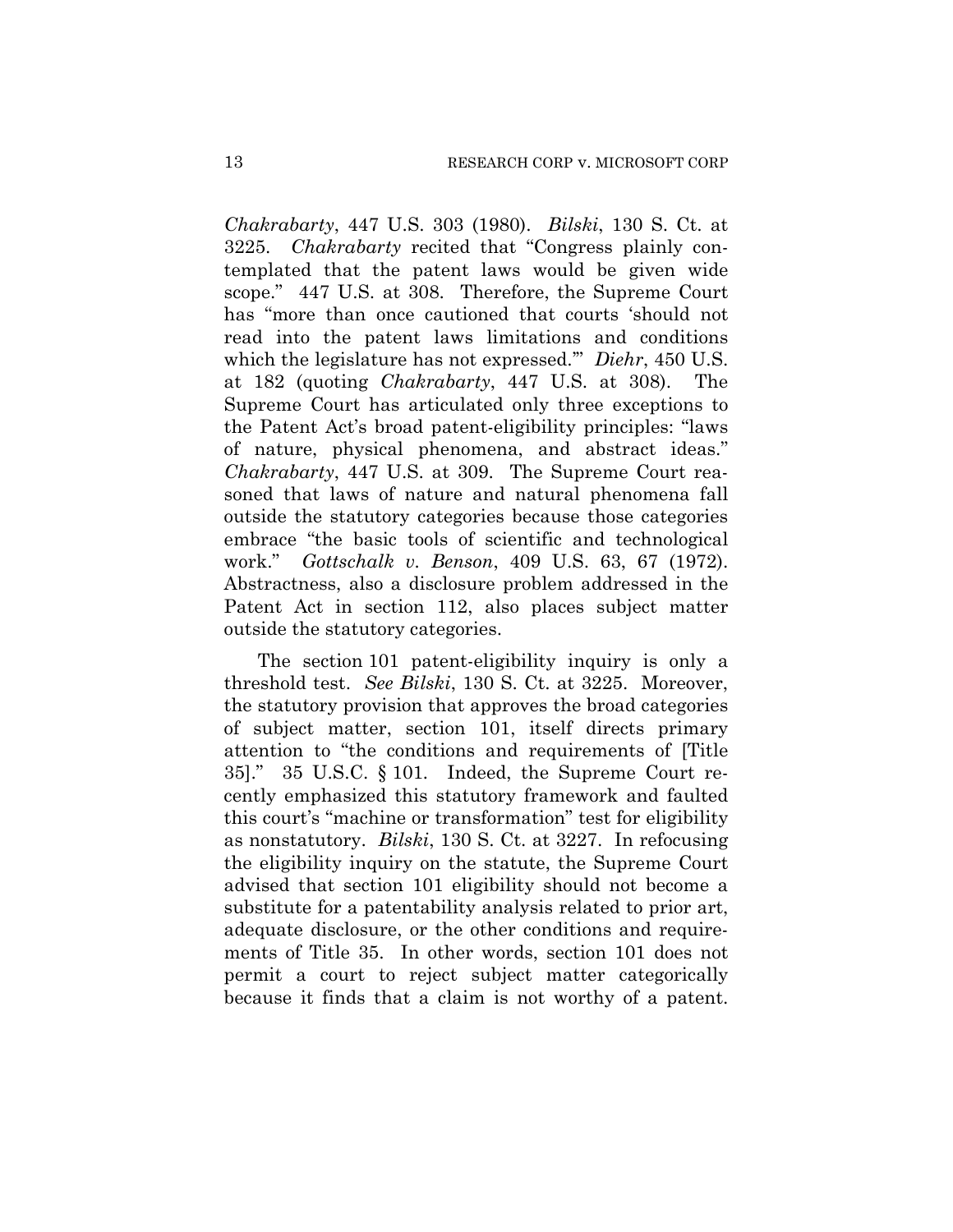*See Bilski*, 130 S. Ct. at 3238 (Stevens, J., concurring) ("Given the many moving parts at work in the Patent Act, there is a risk of merely confirming our preconceived notions of what should be patentable or of seeing common attributes that track 'the familiar issues of novelty and obviousness' that arise under other sections of the statute but are not relevant to § 101." (quoting *Parker v. Flook*, 437 U.S. 584, 588 (1978)).

In this case, the subject matter is a "process" for rendering a halftone image. As a process, the subject matter qualifies under both the categorical language of section 101 and the process definition in section 100. Therefore, this court proceeds to examine the Supreme Court's three exceptions. The parties do not dispute, and this court agrees, that the inventors do not purport to have invented laws of nature or physical phenomena. Therefore, this court turns to abstractness. Indeed, the Supreme Court in *Bilski* refocused this court's inquiry into processes on the question of whether the subject matter of the invention is abstract. The Supreme Court did not presume to provide a rigid formula or definition for abstractness. *See, e.g.*, *Bilski*, 130 S.Ct. at 3236 (The Court has "never provide[d] a satisfying account of what constitutes an unpatentable abstract idea." (Stevens, J., concurring)). Instead, the Supreme Court invited this court to develop "other limiting criteria that further the purposes of the Patent Act and are not inconsistent with its text." *Id.* at 3231.

With that guidance, this court also will not presume to define "abstract" beyond the recognition that this disqualifying characteristic should exhibit itself so manifestly as to override the broad statutory categories of eligible subject matter and the statutory context that directs primary attention on the patentability criteria of the rest of the Patent Act. In that context, this court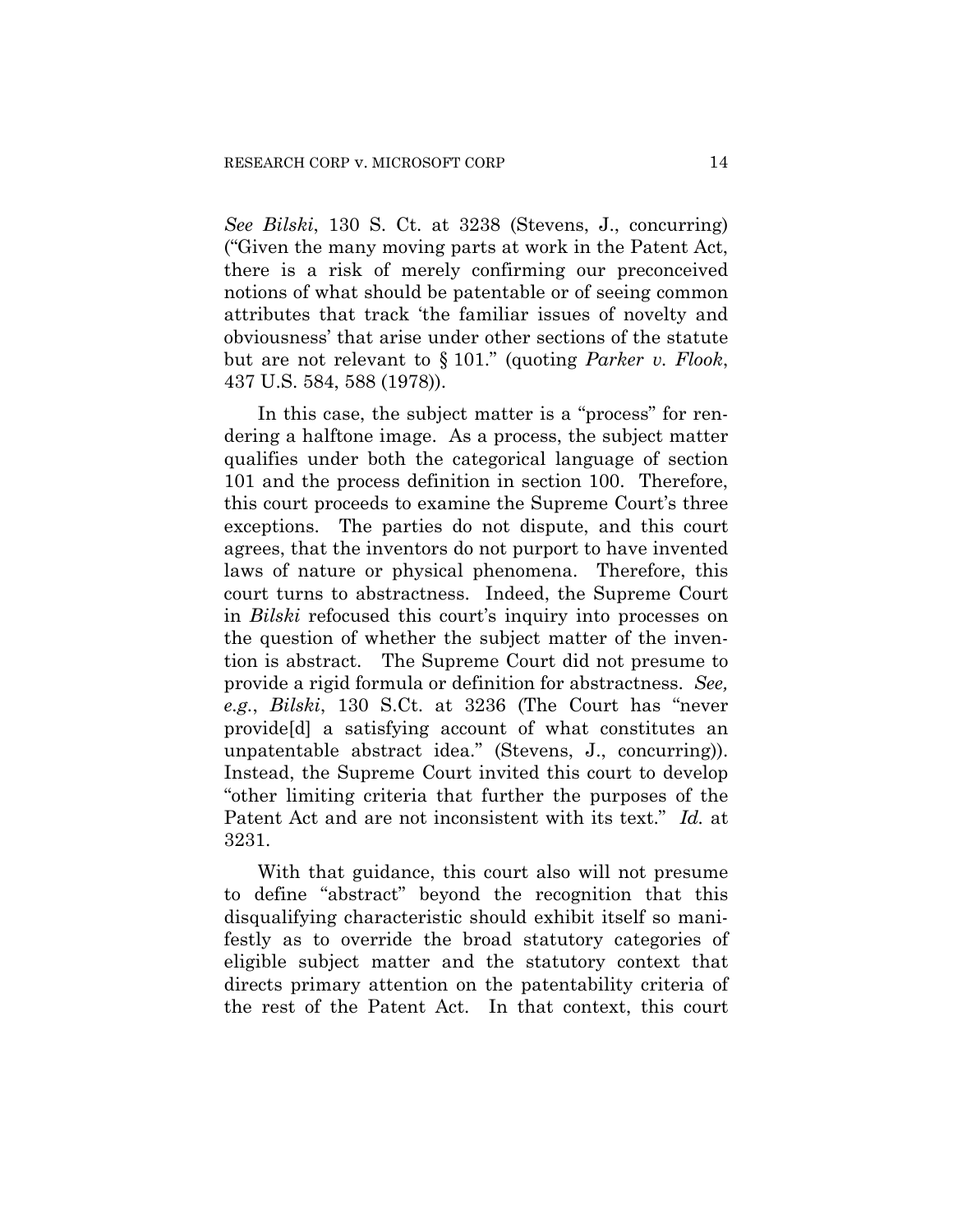perceives nothing abstract in the subject matter of the processes claimed in the '310 and '228 patents. The '310 and '228 patents claim methods (statutory "processes") for rendering a halftone image of a digital image by comparing, pixel by pixel, the digital image against a blue noise mask.

The invention presents functional and palpable applications in the field of computer technology. These inventions address "a need in the art for a method of and apparatus for the halftone rendering of gray scale images in which a digital data processor is utilized in a simple and precise manner to accomplish the halftone rendering." '310 patent col.3 ll.33-40. The fact that some claims in the '310 and '228 patents require a "high contrast film," "a film printer," "a memory," and "printer and display devices" also confirm this court's holding that the invention is not abstract. Indeed, this court notes that inventions with specific applications or improvements to technologies in the marketplace are not likely to be so abstract that they override the statutory language and framework of the Patent Act.

This court also observes that the claimed methods incorporate algorithms and formulas that control the masks and halftoning. These algorithms and formulas, even though admittedly a significant part of the claimed combination, do not bring this invention even close to abstractness that would override the statutory categories and context. The Supreme Court has already made abundantly clear that inventions incorporating and relying upon even "a well known mathematical equation" do not lose eligibility because "several steps of the process [use that] mathematical equation." *Diehr*, 450 U.S. at 185. Indeed, the Supreme Court counseled: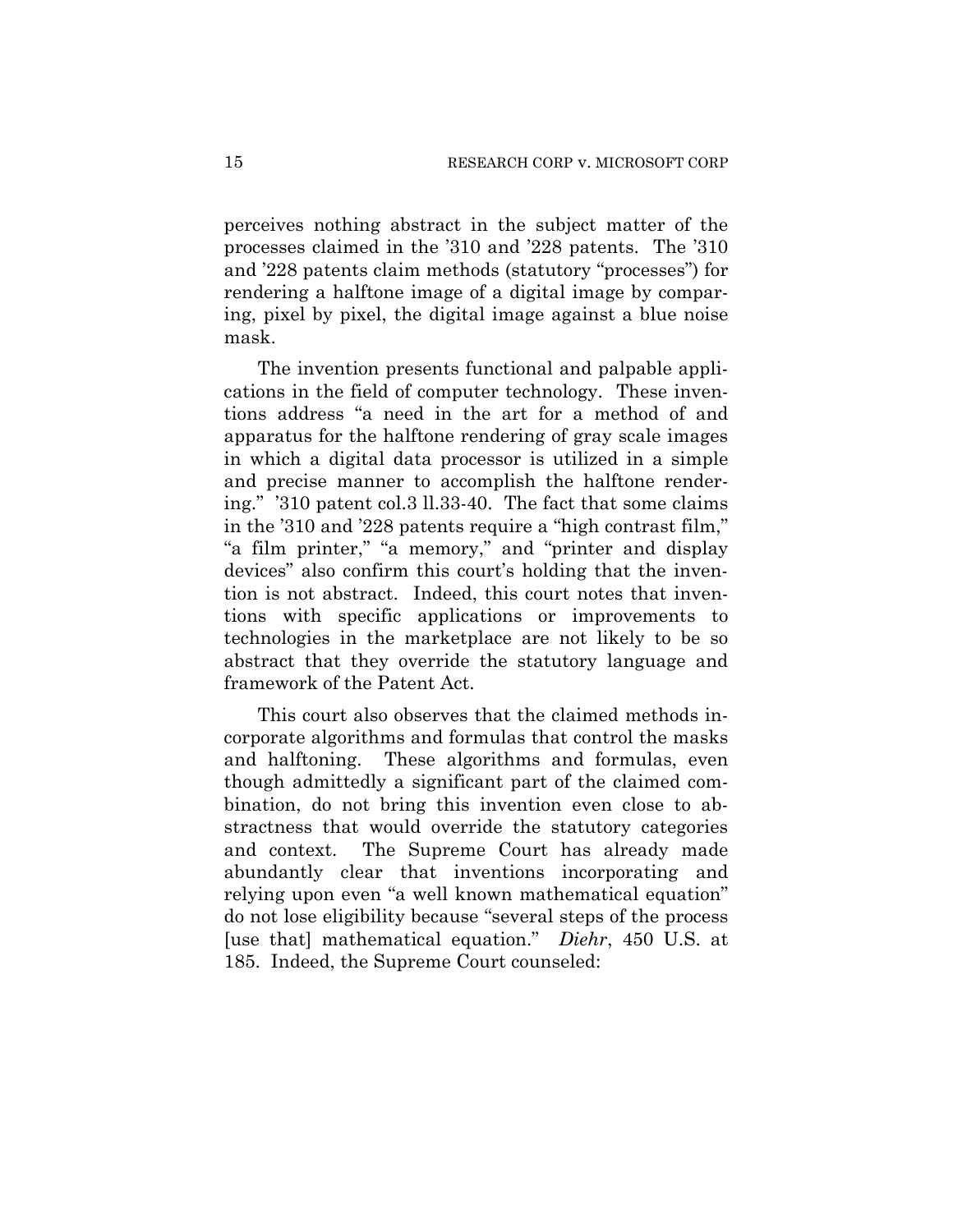In determining the eligibility of respondents' claimed process for patent protection under section 101, their claims must be considered as a whole. It is inappropriate to dissect the claims into old and new elements and then to ignore the presence of the old elements in the analysis. This is particularly true in a process claim because a new combination of steps may be patentable even though all the constituents of the combination were well known and in common use before the combination was made.

*Id.* at 188. Borrowing from the reasoning of the Supreme Court in *Diehr*, this court observes that the patentees here "do not seek to patent a mathematical formula. Instead, they seek patent protection for a process of" halftoning in computer applications. *Id.* at 187. Moreover, because the inventions claimed in the '310 and '228 patents are directed to patent-eligible subject matter, the process claims at issue, which claim aspects and applications of the same subject matter, are also patent-eligible.

In the context of the statute, this court notes that an invention which is not so manifestly abstract as to override the statutory language of section 101 may nonetheless lack sufficient concrete disclosure to warrant a patent. In section 112, the Patent Act provides powerful tools to weed out claims that may present a vague or indefinite disclosure of the invention. Thus, a patent that presents a process sufficient to pass the coarse eligibility filter may nonetheless be invalid as indefinite because the invention would "not provide sufficient particularity and clarity to inform skilled artisans of the bounds of the claim." *Star Scientific., Inc. v. R.J. Reynolds Tobacco Co.*, 537 F.3d 1357, 1371 (Fed. Cir. 2008). That same subject matter might also be so conceptual that the written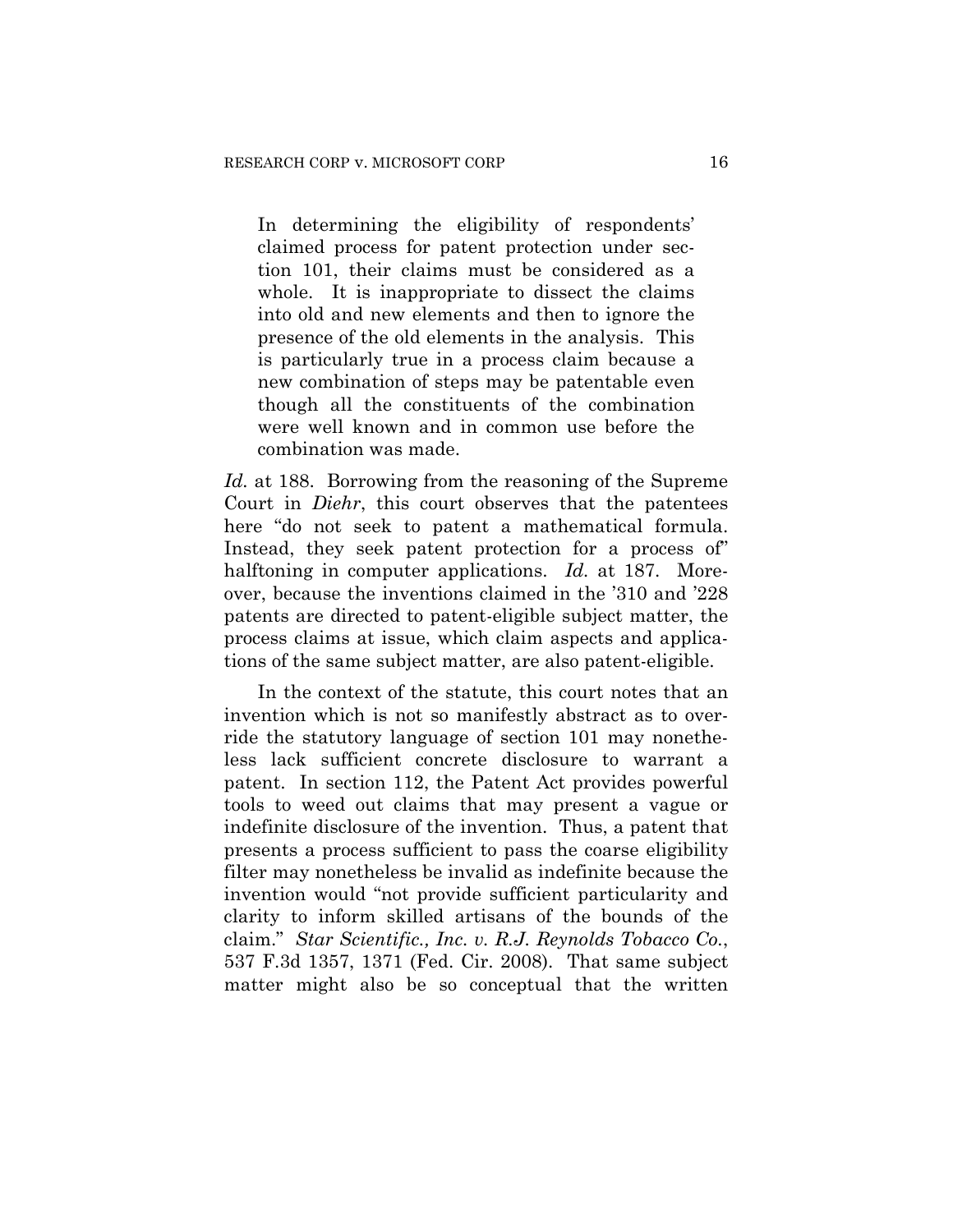description does not enable a person of ordinary skill in the art to replicate the process.

Accordingly, this court reverses the district court's summary judgment that the '310 and '228 patents do not claim patent-eligible inventions.

V

The Patent Act provides: "An application for patent for an invention disclosed in the manner provided by the first paragraph of this title in an application previously filed in the United States . . . shall have the same effect, as to such invention, as though filed on the date of the prior application  $\ldots$  ." 35 U.S.C. § 120. To obtain the benefit of a parent application's filing date under section 120, "the claims of the later-filed application must be supported by the written description in the parent 'in sufficient detail that one skilled in the art can clearly conclude that the inventor invented the claimed invention as of the filing date sought.'" *Anascape, Ltd. v. Nintendo of Am., Inc.*, 601 F.3d 1333, 1335 (Fed. Cir. 2010) (quoting *Lockwood v. Am. Airlines, Inc.*, 107 F.3d 1565, 1572 (Fed. Cir. 1997)). Entitlement to a filing date extends only to subject matter that is disclosed; not to that which is obvious. *Lockwood*, 107 F.3d at 1571-72. Therefore, the parent application must actually or inherently disclose the elements of the later-filed claims. *PowerOasis, Inc. v. T-Mobile USA, Inc.*, 522 F.3d 1299, 1306 (Fed. Cir. 2008).

On appeal, RCT challenges the district court's determination that claims 4 and 63 of the '772 patent are not entitled to claim the benefit of the filing dates of the 1990 Application (December 4, 1990) or the 1991 Application (December 3, 1991). RCT also asserts that the district court erred by later ruling from the bench that claim 29 of the '305 patent was not entitled to an earlier filing date.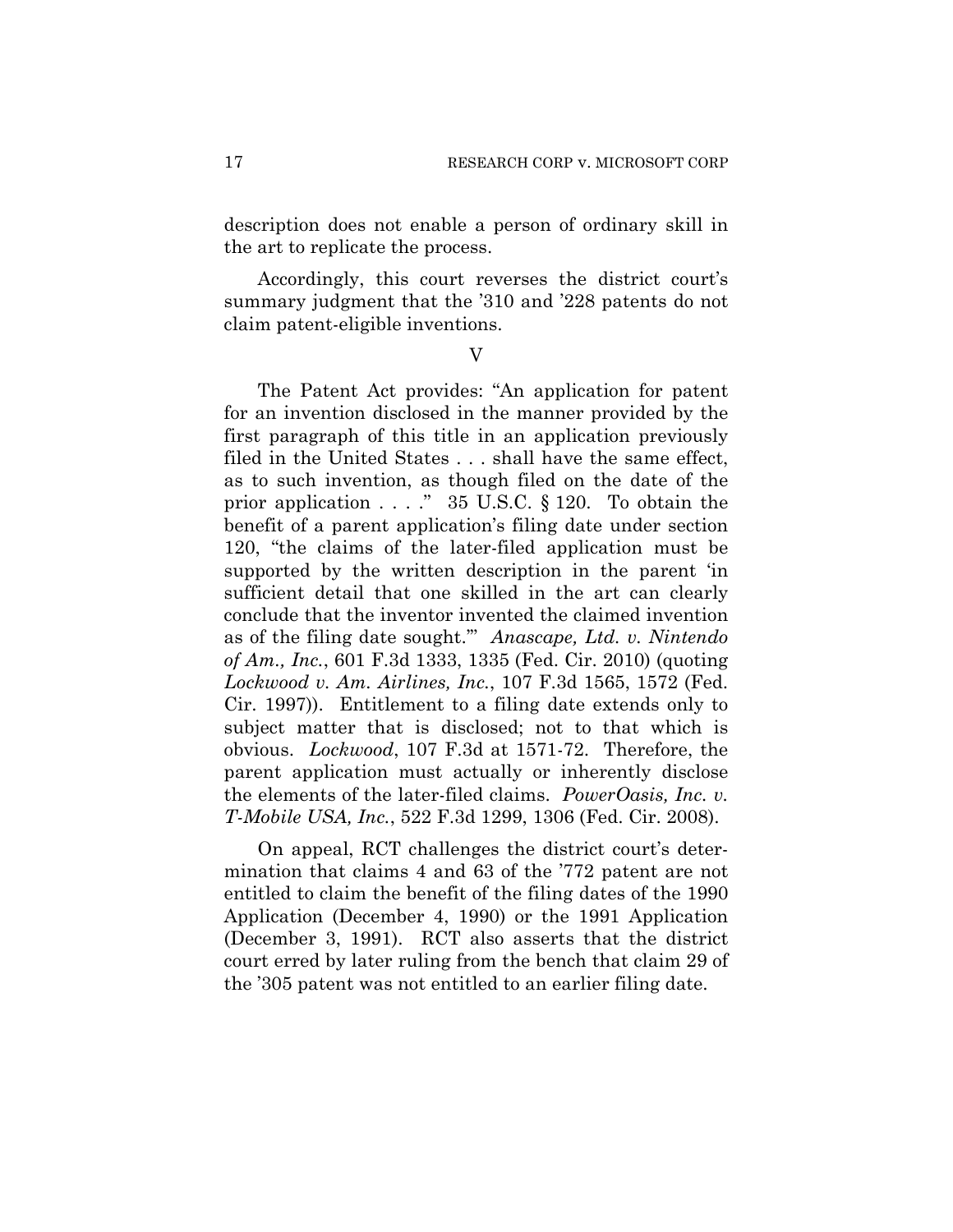This court notes that the '772 and '305 patents share the same specification with the '228 patent into which the 1991 Application matured. Therefore, whether the laterfiled claims in the '772 and '305 patents are supported by the 1991 Application under 35 U.S.C. § 120 essentially asks whether the later-filed claims are supported by their own written descriptions under 35 U.S.C. § 112. However, because the parties have presented the issue as an effective filing date question rather than a written description question and the trial court has adopted the parties' characterization of the issue, this court will analyze the issue under section 120.

This court first considers whether the district court misplaced the burden of showing the '772 patent's entitlement to an earlier effective date. A patent is presumed valid and the party asserting invalidity has the burden of persuasion to show the contrary by clear and convincing evidence. *Tech. Licensing Corp. v. Videotek, Inc.*, 545 F.3d 1316, 1329 (Fed. Cir. 2008). The challenger has the burden of going forward with invalidating prior art. *Id.* The patentee then has the burden of going forward with evidence to the contrary, *i.e.*, the patentee must show that the prior art does not actually invalidate the patent or that it is not prior art because the asserted claim is entitled to the benefit of an earlier filing date. *Id.*; *see also PowerOasis*, 522 F.3d at 1304-06 (holding that the patentee had the burden to come forward with evidence to prove entitlement to an earlier filing date when it was undisputed that a certain reference was invalidating prior art).

Microsoft's summary judgment motion was couched as "Microsoft's Motion for Partial Summary Judgment that the Asserted Claims of the '772 patent are not Entitled to the Effective Filing Date of the 1991 or 1990 Applications under 35 U.S.C. § 120." Br. of Def.-Microsoft Corp. at 1,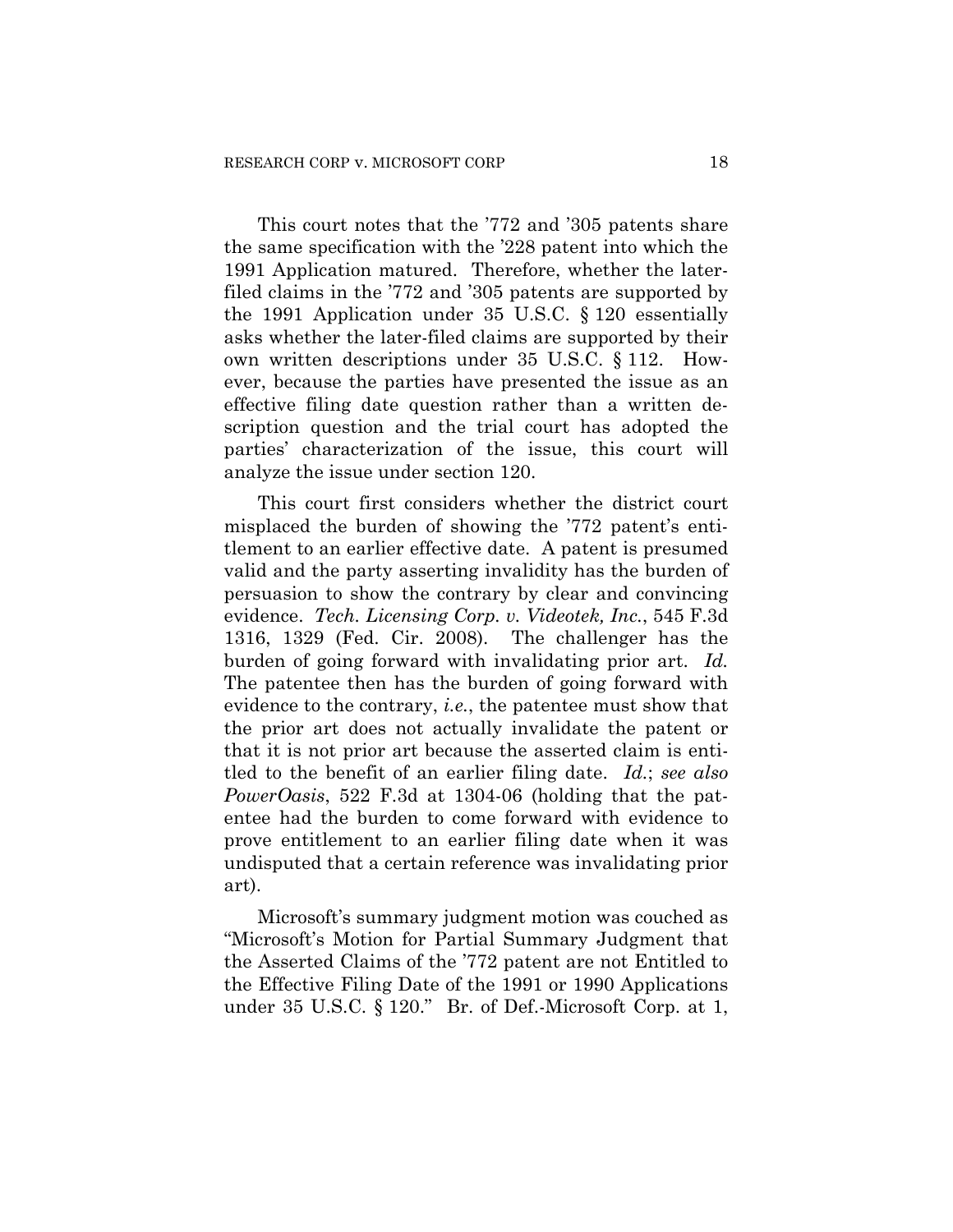*Research Corp. Techs., Inc. v. Microsoft Corp.*, No. 01-658 (Dkt. 845) (D. Ariz. Feb. 13, 2009). In fact, this motion had the effect of asserting invalidity. Microsoft pointed out in its motion that RCT sought the 1990 and 1991 effective dates to "avoid intervening art" and identified the '310 patent as one such reference. *Id.* The district court recognized that "[b]ecause [Microsoft] is moving on validity of RCT's '772 patent, Microsoft has the burden of persuasion to prove invalidity by clear and convincing evidence." *Research Corp. Techs., Inc. v. Microsoft Corp.*, No. 01-658, slip. op. at 11 (D. Ariz. June 5, 2009).

RCT argues that Microsoft did not show initially that the '310 patent anticipated the asserted claims of the '772 patent. However, in response to Microsoft's motion, RCT only argued that the '310 patent was not prior art because the '772 patent was entitled to the same effective filing date as the '310 patent. Br. of Pl.-Research Corp. Techs., Inc., *Research Corp. Techs., Inc. v. Microsoft Corp.*, No. 01-658 (Dkt. 885) (D. Ariz. Feb. 19, 2009). RCT did not contest before the district court (and thus waived on appeal) that the '310 patent did not meet each and every element of the '772 patent claims or present a disclosure that rendered the '772 patent claims obvious. Accordingly, RCT did not put into dispute that the '310 patent was an invalidating prior art reference. Because Microsoft effectively satisfied its initial burden by coming forward with invalidating prior art, the burden was on RCT to come forward with evidence to show that the '310 patent was not actually prior art. The district court therefore correctly placed the burden on RCT to come forward with evidence to show entitlement to an earlier filing date.

This court must next examine the scope of the laterfiled claims in determining whether the written description of the 1990 and 1991 Applications support the later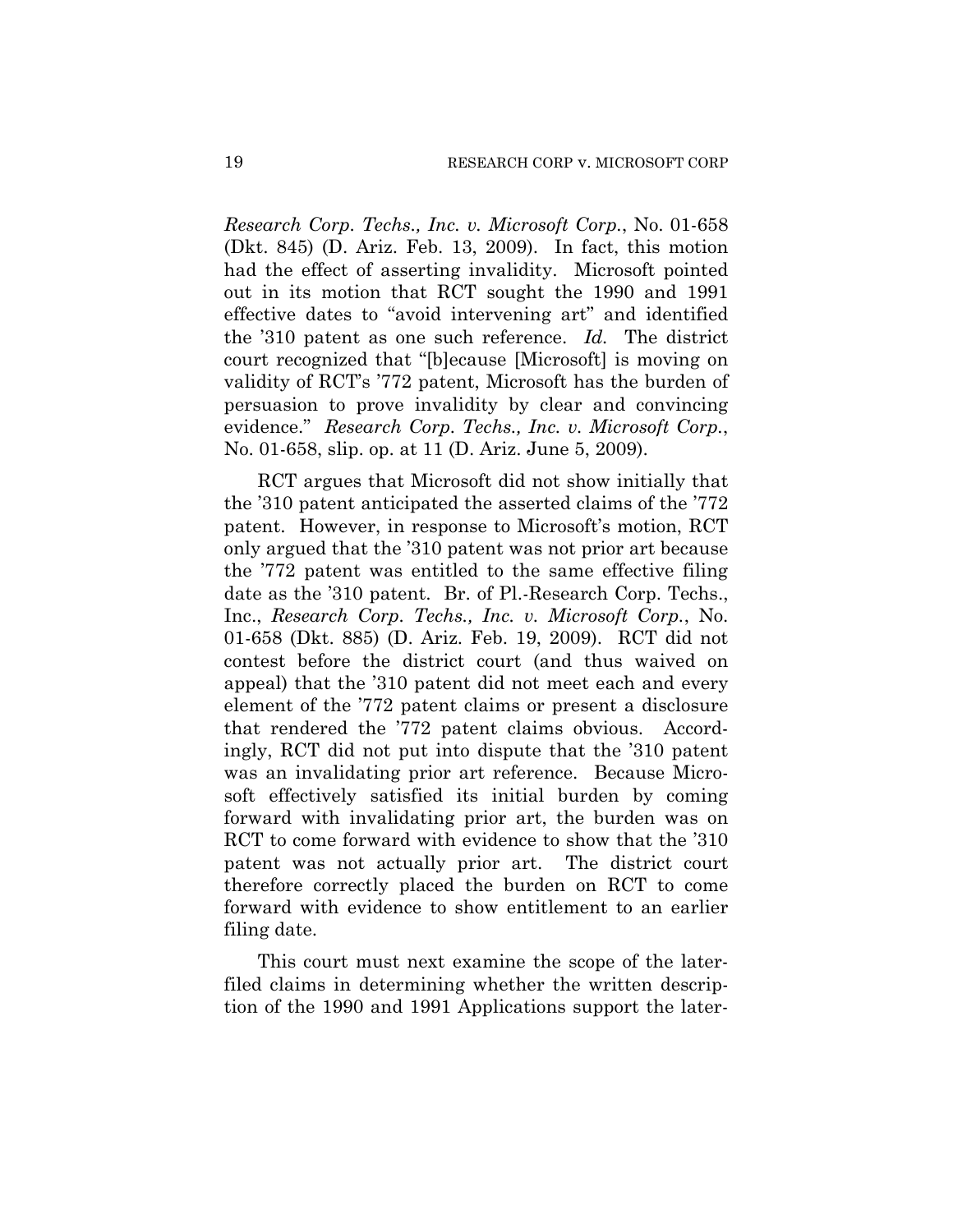filed claims. Claim 4 of the '772 patent recites an array "when thresholded at a number of levels produces a number of dot profiles . . . wherein *substantially all of said number of dot profiles have a power spectrum substantially characteristic of a blue noise power spectrum* for the level at which such dot profile is produced." '772 patent col.17 ll.1-4 (emphasis added). Claim 63 of the '772 patent recites a "halftoning mask [that] is designed to produce *substantially all visually pleasing dot profiles* when thresholded at a number of levels." *Id.* col.19 ll.58-61 (emphasis added). A "visually pleasing dot profile" is a "blue noise dot profile." *Research Corp. Techs., Inc. v. Microsoft Corp.*, No. 01-658, slip. op. at 15 (D. Ariz. June 5, 2009). A "blue noise dot profile," in turn, is a "dot profile that has substantial characteristics of a blue noise power spectrum; is locally aperiodic; has low anisotropy; and has a lack of low-frequency graininess." *Id.* Accordingly, both claims 4 and 63 of the '772 patent claim halftone masks that produce a number of dot profiles, "substantially all" of which have substantial characteristics of a blue noise power spectrum. Significantly, not all dot profiles that the claimed halftone masks produce need to have blue noise characteristics, *i.e.*, be locally aperiodic, have low anisotropy, or lack low-frequency graininess.

In contrast, the 1990 and 1991 Applications limit the invention to a "blue noise mask," which is "[a] halftone mask with wraparound properties that produces blue noise and visually pleasing dot profiles at *any level of gray*." *Research Corp. Techs., Inc. v. Microsoft Corp.*, No. 01-658, slip. op. at 4 (D. Ariz. Oct. 1, 2002) (emphasis added). At the outset, the 1990 and 1991 Applications are entitled "Method and Apparatus for Halftone Rendering of a Gray Scale Image Using a Blue Noise Mask." '310 patent abstract; '228 patent abstract.Indeed, the specifications repeatedly refer to a blue noise mask as "the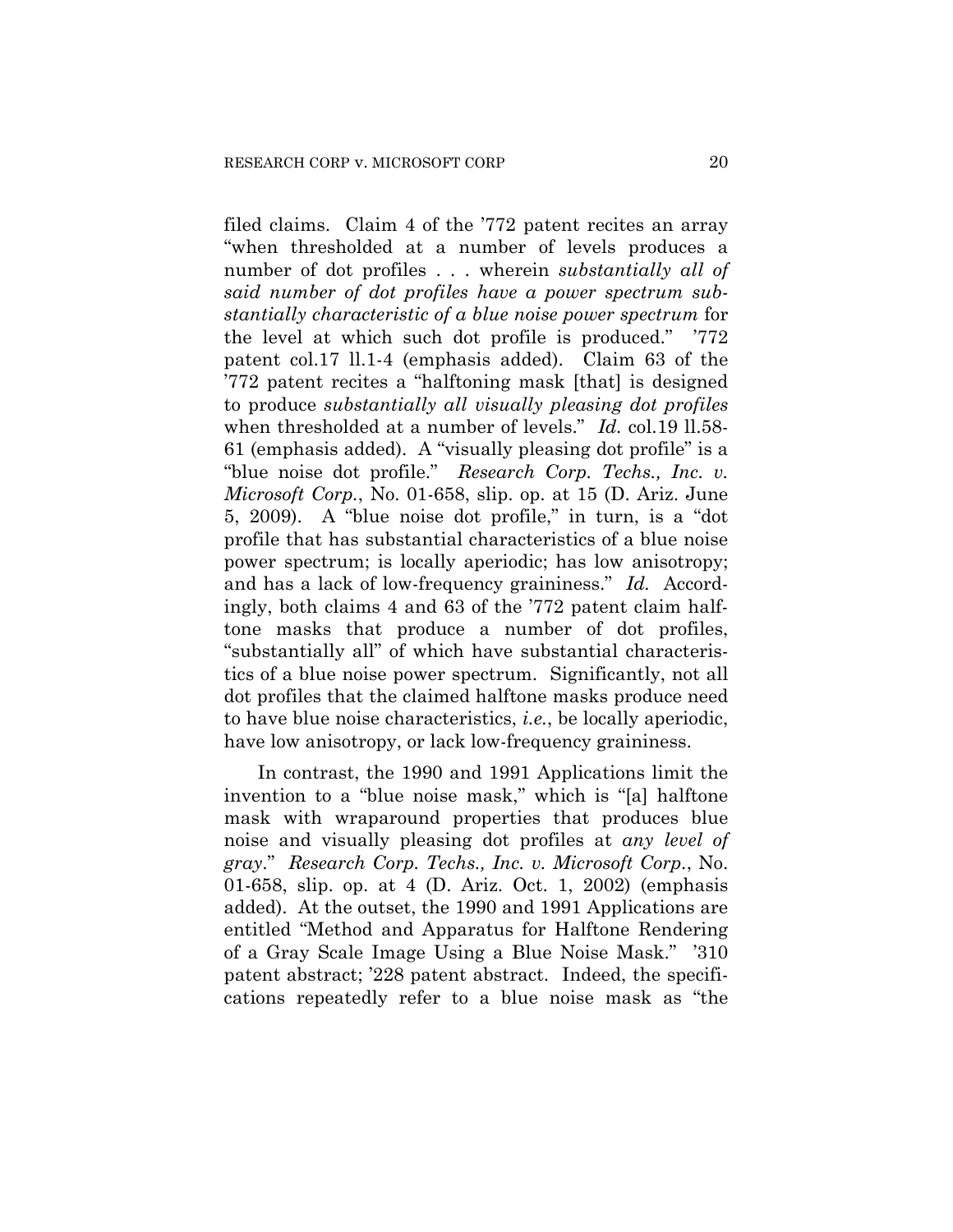present invention." *See, e.g.*, '310 patent col.1 ll.8-11 ("[T]he present invention relates to a method of and system for rendering a halftone by utilizing a pixel-bypixel comparison of the gray scale image against a blue noise mask."); *see also id.* col.2 l.68-col.3 l.4 ("In the present invention . . . dot profiles are built 'on top of' the profiles from lower gray levels, such that a single valued 2-dimensional function, that is, the cumulative array or blue noise mask, can be constructed.").These references to "the present invention" strongly suggest that the claimed invention is limited to a blue noise mask. *See Trading Techs. Int'l, Inc. v. eSpeed, Inc.*, 595 F.3d 1340, 1353 (Fed. Cir. 2010). The specification also explains that the "objects of the invention are accomplished by generating *a blue noise mask* which, when *thresholded at any gray level g, produces a blue noise binary pattern* appropriate for that gray level." *Id.* col.3 ll.50-54 (emphases added). Beyond this language, the figures in the patent only illustrate various aspects of a blue noise mask. Finally, all fifteen approved claims of the 1990 Application and all ten approved claims of the 1991 Application recite a "blue noise mask." *Id.* col.10 l.23-col.12 l.13; '228 patent col.17 l.56-col.20 l.15. Accordingly, the 1990 and 1991 Applications disclose only a blue noise mask.

Moreover, the inventors' testimony indicate that they were in possession of only a blue noise mask at the time of filing the 1990 and 1991 Applications. Dr. Parker admitted in his deposition that the 1991 Application did not describe any masks other than a blue noise mask. (J.A. 4426-28 at 146:24-147:3; 148:3-6.) He repeatedly acknowledged that the 1991 Application's disclosure was limited to a blue noise mask. Dr. Mitsa also characterized "the invention" as "the blue noise mask." (J.A. 6425 at 188:5-10.) The 1990 and 1991 Applications and the inventors' testimony show that Drs. Parker and Mitsa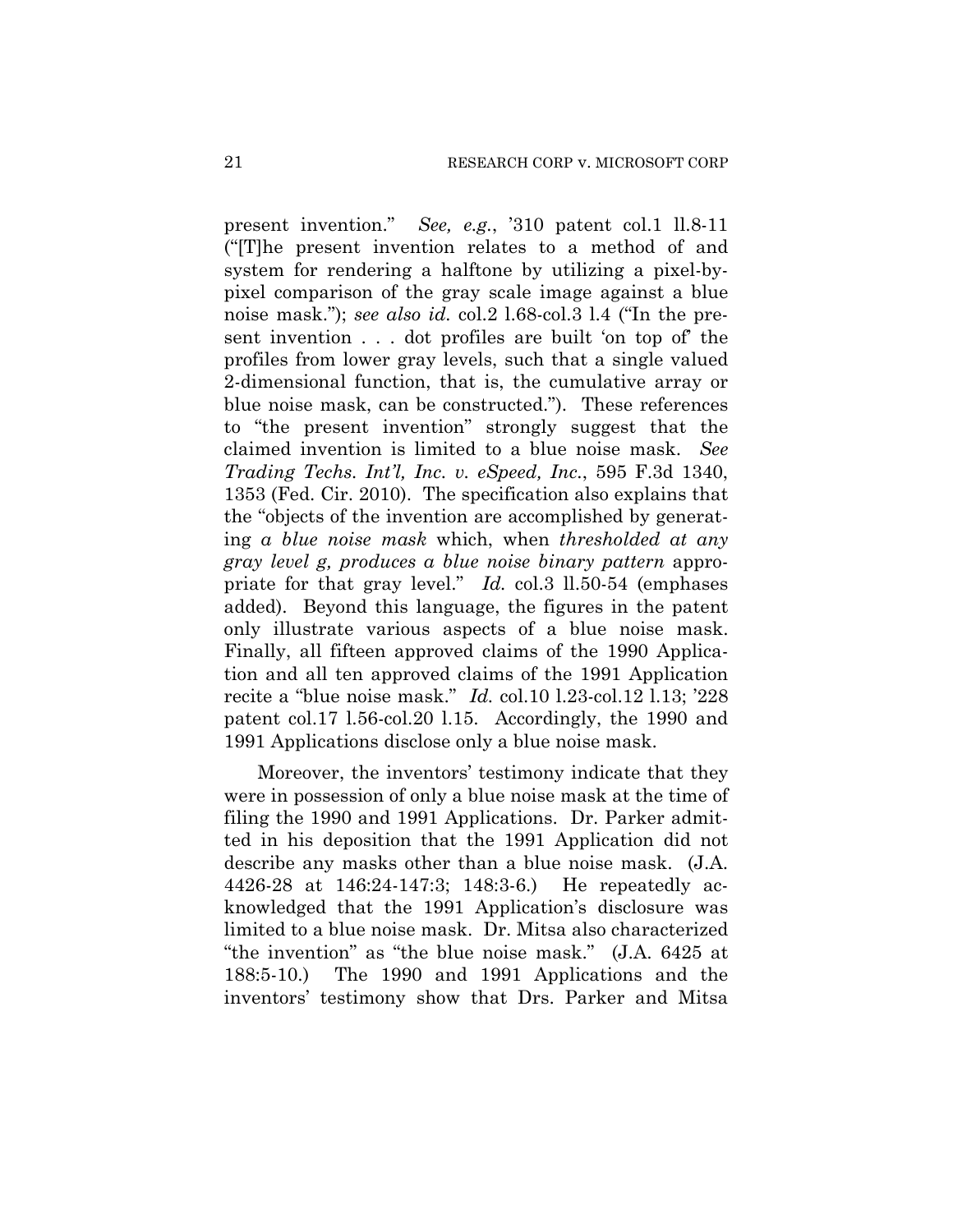only described a blue noise mask in the 1990 and 1991 Applications. Given the inventors' admission that they only described a blue noise mask, a person of ordinary skill would not understand from the 1990 and 1991 Applications that the inventors were in possession of a mask other than the disclosed "blue noise mask."

RCT argues that the district court erred by according little weight to RCT's expert Dr. Bobby R. Hunt's January 7, 2004 expert declaration, which explained that the 1990 Application provided written description support for the later-filed claims. Dr. Hunt's expert declaration, however, was five years old at that time and addressed patent claims that are not at issue in the present appeal—claim 2 of the '518 patent; claim 42 of the '305 patent; and claim 1 of the '772 patent. Thus, the trial court did not err by deeming the declaration insufficient. Also, RCT criticizes the district court for limiting the 1990 and 1991 Applications to the "ideal" blue noise mask depicted in figure 1. However, at no point did the district court state or imply that the applications' disclosure was so limited. RCT does not provide any substantive evidence as to why a person of ordinary skill would understand from the 1990 and 1991 Applications that the inventors possessed masks that produced dot profiles that did not have substantially blue noise characteristics at every level of gray.

Accordingly, claims 4 and 63 of the '772 patent are broader than the invention disclosed in the 1990 and 1991 Applications. A person of ordinary skill in the art would not understand from the 1990 and 1991 Applications that the inventors had disclosed halftone masks that *substantially* produced dot profiles with substantially blue noise characteristics. This court affirms the district court's decision that claims 4 and 63 of the '772 patent are not entitled to claim the benefit of their parent applications' filing dates.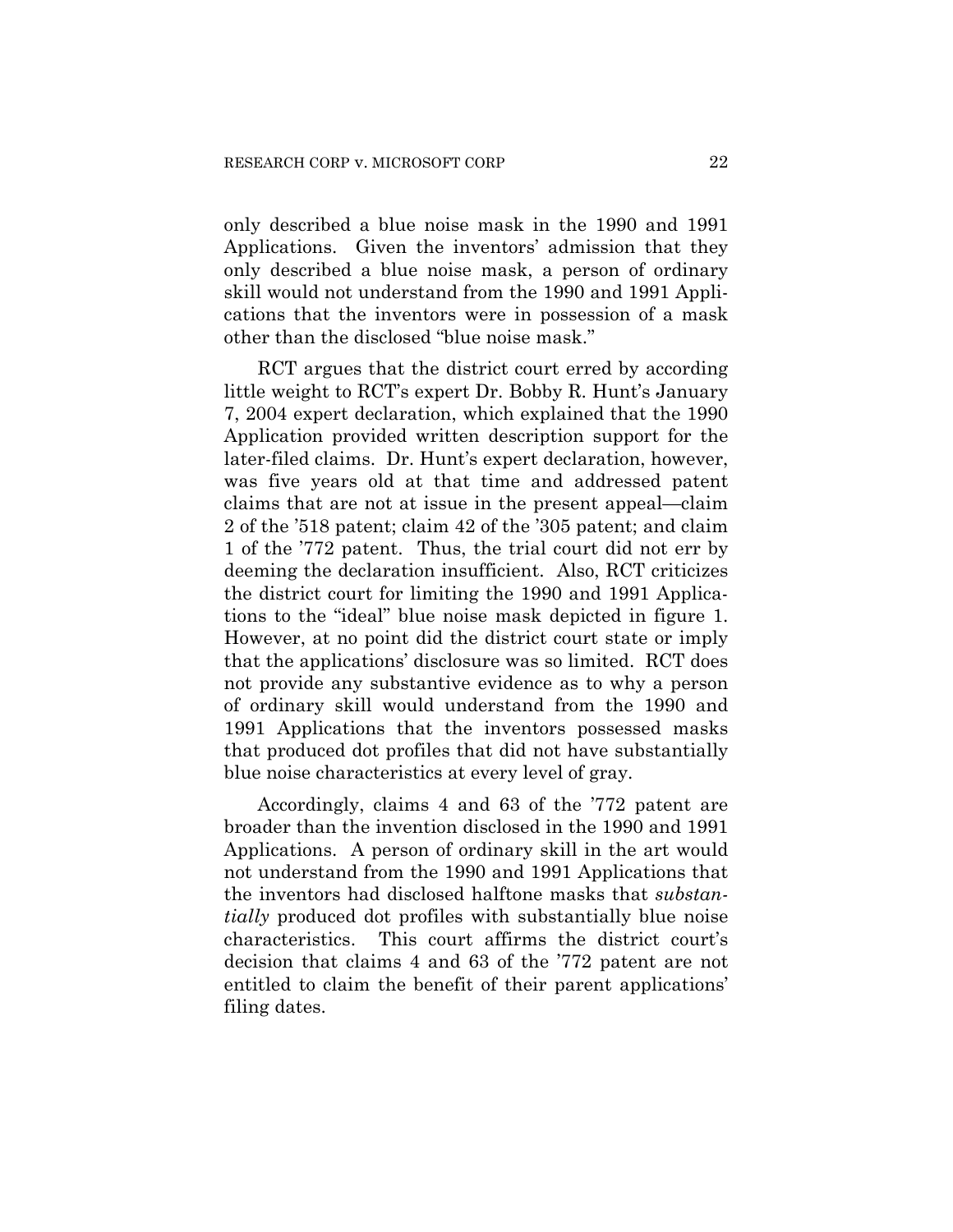Claim 29 of the '305 patent recites an apparatus "for comparing, on a pixel-by-pixel basis, a plurality of color planes of said color image against a blue noise mask . . . ." Unlike the asserted claims of the '772 patent, claim 29 expressly claims a "blue noise mask." The district court nonetheless held that claim 29 was not entitled to claim the benefit of an earlier filing date on the ground that the 1990 and 1991 Applications limited the invention to a blue noise mask that was created according to a specific algorithm recited in figure 2 of the applications while claim 29 did not require any particular algorithm. Figure 2 is "a flow chart for the design of the blue noise mask of the present invention." '310 patent col.4 ll.8-9. The algorithm shown in the flow chart requires that one "apply a blue noise filter" to a dot profile to create a blue noise mask. *Id.* fig.2. Claim 29 does not require an application of a blue noise filter to create a blue noise mask.

"Courts must generally take care to avoid reading process limitations into an apparatus claim . . . because the process by which a product is made is irrelevant to the question of whether that product infringes a pure apparatus claim*." Baldwin Graphic Sys., Inc. v. Siebert, Inc.*, 512 F.3d 1338, 1344 (Fed. Cir. 2008) (citations omitted); *see also Vanguard Prods. Corp. v. Parker Hannifin Corp.*, 234 F.3d 1370, 1372 (Fed. Cir. 2001) ("A novel product that meets the criteria of patentability is not limited to the process by which was made.").

As noted, the applications describe a blue noise mask in terms of its first and second order properties and not how it is made. *See, e.g.*, '310 patent col.8 ll.54-58 ("The blue noise mask is constructed such that when thresholded at any level, the resulting dot profile is a locally aperiodic and isotropic binary pattern with small lowfrequency components, which in the halftoning literature,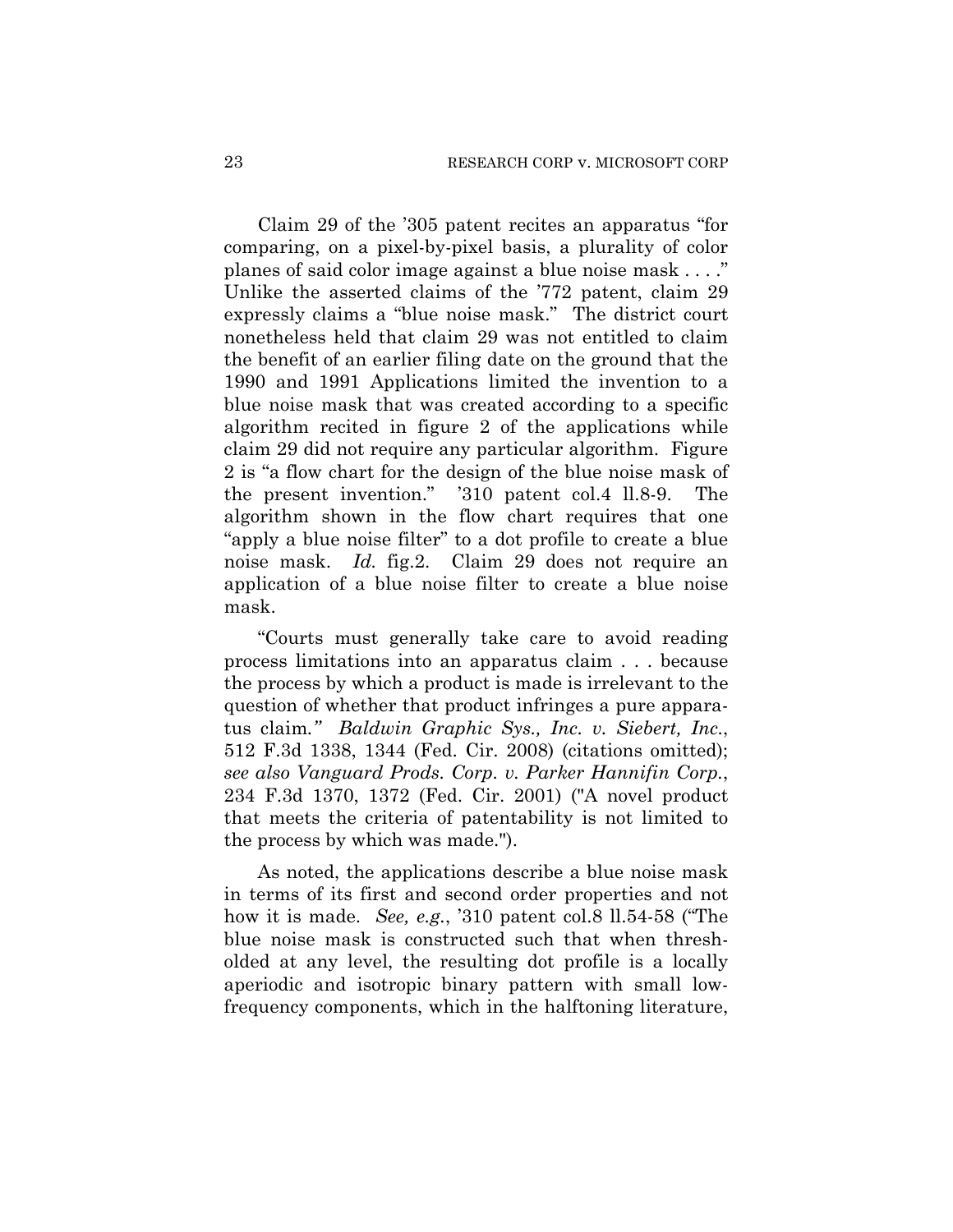is known as a blue noise pattern."). Claim 29 is a pure apparatus claim and has no process limitations. Thus, claim 29 is not limited to any particular process or method of making the claimed blue noise mask.

Microsoft relies on this court's decision in *LizardTech, Inc. v. Earth Resource Mapping, Inc.*, 424 F.3d 1336 (Fed. Cir. 2005), to argue that the 1990 and 1991 Applications only support a blue noise mask that is created in a particular way. In *LizardTech*, the patent-at-issue recited a method for "selectively viewing areas of an image at multiple resolutions" that included forming and using a "seamless" discrete wavelet transform ("DWT"). *Id.* at 1343-44. The specification provided only one method for creating a seamless DWT but the claim was directed to creating any seamless array of DWT coefficients. *Id.* This court found that the claim lacked written description support. *Id.* at 1346-67.

Microsoft's reliance on *LizardTech* is misplaced. *LizardTech* involved a method claim, while claim 29 is an apparatus claim. Apparatus claims do not need to recite every method of making the claimed apparatus. Microsoft would require apparatus claim 29 to include method steps for making a blue noise mask. Microsoft improperly tries to mix method and apparatus claims. Claim 29, which covers a blue noise mask that is calculated in any way, has written description support even if it does not recite the exact method steps described in the specification or any other methods for making a blue noise mask.

Accordingly, the 1990 and 1991 Applications provide written description support for claim 29 of the '305 patent. In the event this court disagrees with the district court's judgment as to claim 29, Microsoft argues that this court should vacate, not reverse, the summary judgment because Microsoft has alternate arguments as to why the